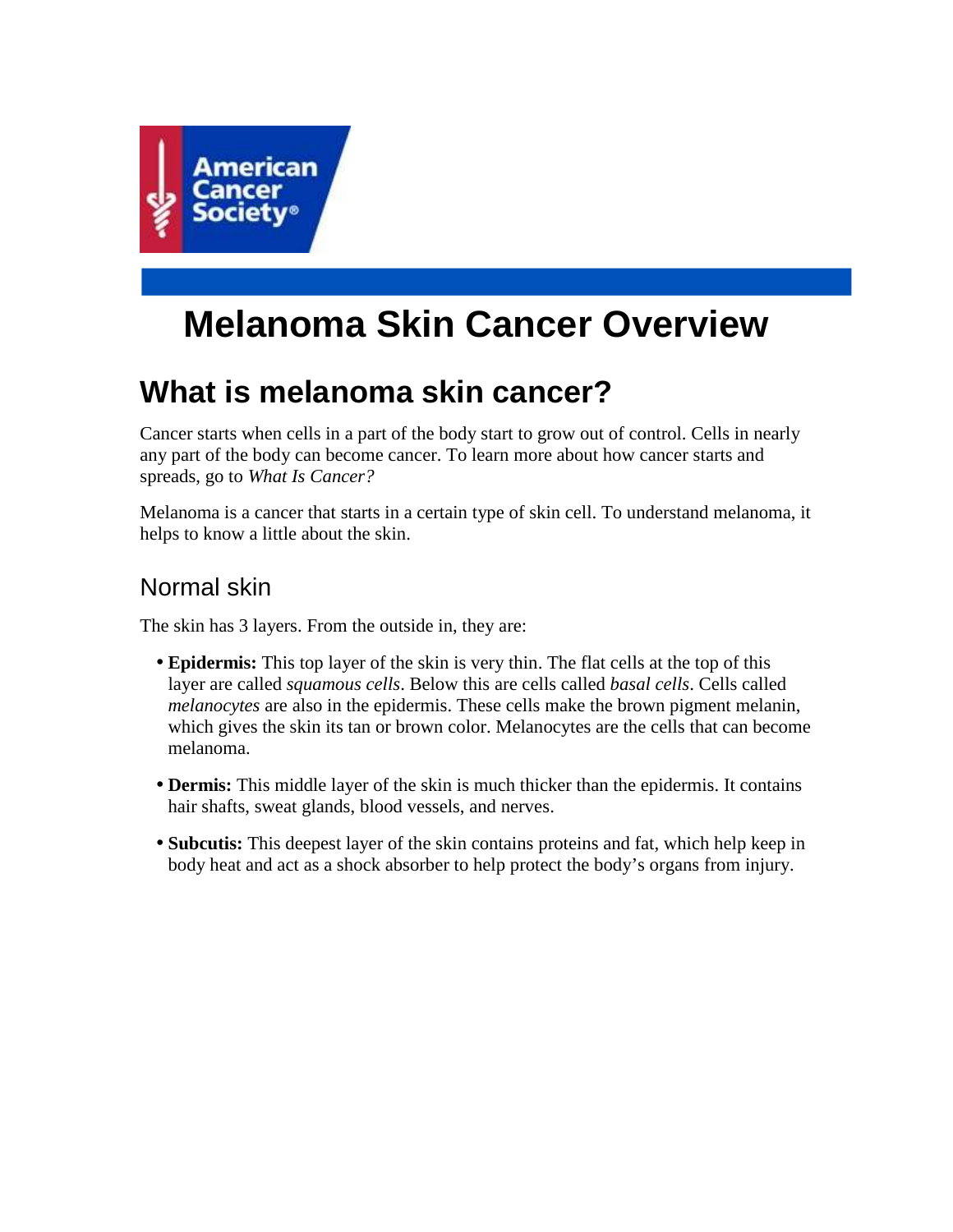

### Skin tumors that are not cancer

Most skin tumors are not cancer (they are benign). These rarely, if ever, turn into cancer. Some of them include:

- Mole (also called a *nevus*): a benign skin tumor that starts from melanocytes. Almost everyone has some moles. Nearly all of them are harmless, but some types can raise your risk of melanoma.
- Spitz nevus: a kind of mole that sometimes looks a lot like melanoma
- Seborrheic keratosis: a tan, brown, or black raised spot with a "waxy" texture
- Hemangioma: a benign blood vessel growth, often called a *strawberry spot*
- Lipoma: a soft growth made up of fat cells
- Wart: a rough-surfaced growth caused by some types of human papilloma virus (HPV)

### Melanoma skin cancers

Melanoma is a cancer that begins in the melanocytes. Most of these cells still make melanin, so melanoma tumors are often brown or black. But melanomas can also appear pink, tan, or even white.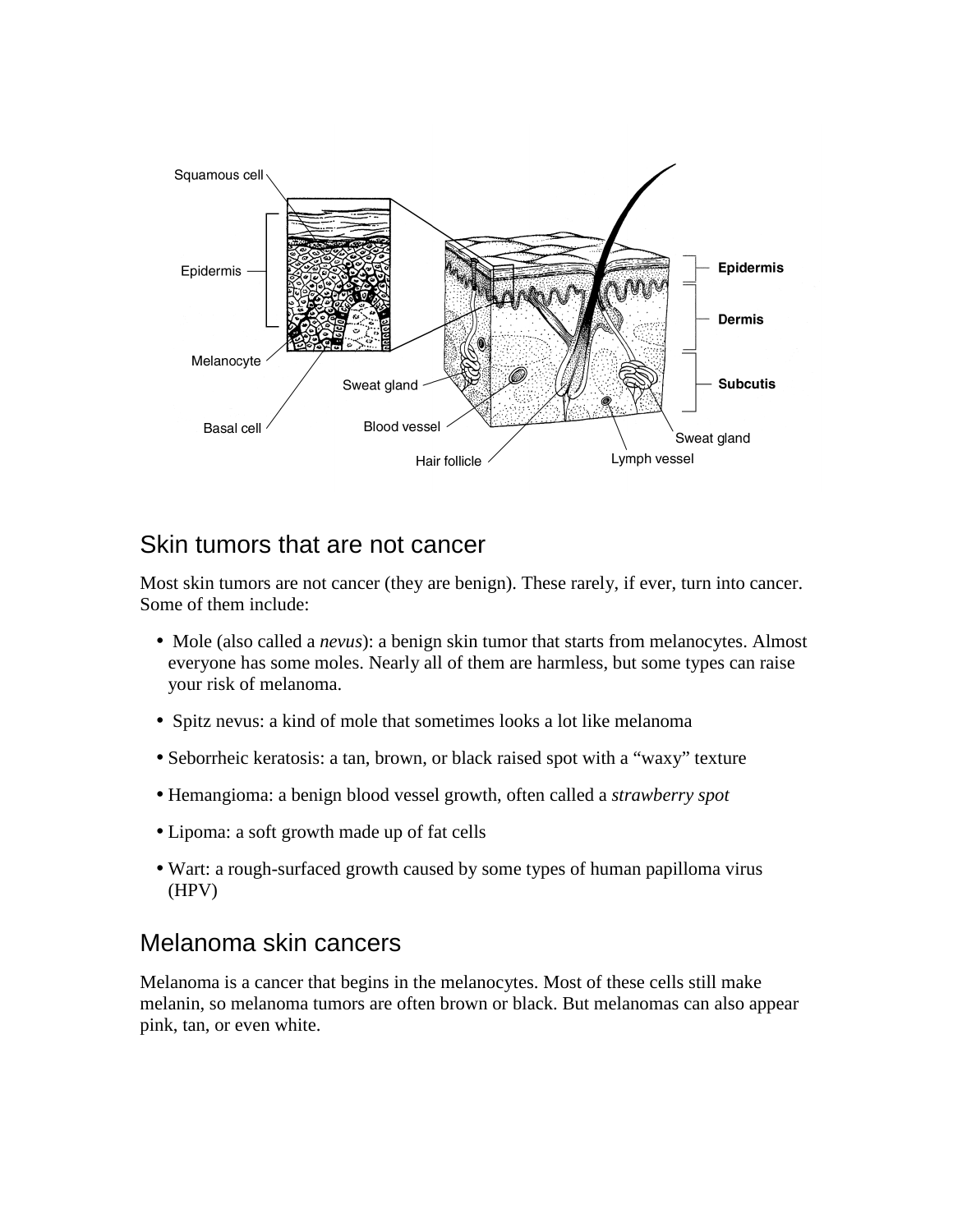Melanoma most often starts on the trunk (chest or back) in men and on the legs of women, but it can start in other places, too. Having dark skin lowers the risk of melanoma, but a person with dark skin can still get melanoma.

Melanoma can almost always be cured in its early stages. But it is likely to spread to other parts of the body if it is not caught early.

## Other skin cancers

Other types of skin cancers are sometimes grouped together as *non-melanoma skin cancers*.

Basal cell and squamous cell cancers are much more common than melanoma. Because they rarely spread to other parts of the body, these cancers are often less worrisome and are treated differently from melanoma. They are discussed in *Skin Cancer: Basal and Squamous Cell*.

#### **Less common skin cancers**

Other types of non-melanoma skin cancer are much less common than basal and squamous cell cancers and are treated differently. They include:

- Merkel cell carcinoma
- Kaposi sarcoma
- Skin lymphoma
- Skin adnexal tumors (tumors that start in hair follicles or skin glands)
- Various types of sarcomas

Together, these types account for less than 1% of all skin cancers.

## **What are the risk factors for melanoma skin cancer?**

A risk factor is anything that affects your chance of getting a disease. Different cancers have different risk factors. Some risk factors, like smoking, can be changed. Others, like a person's age or family history, can't be changed.

But having a risk factor, or even several risk factors, does not mean that you will get the disease. And some people who get the disease may have few or no known risk factors.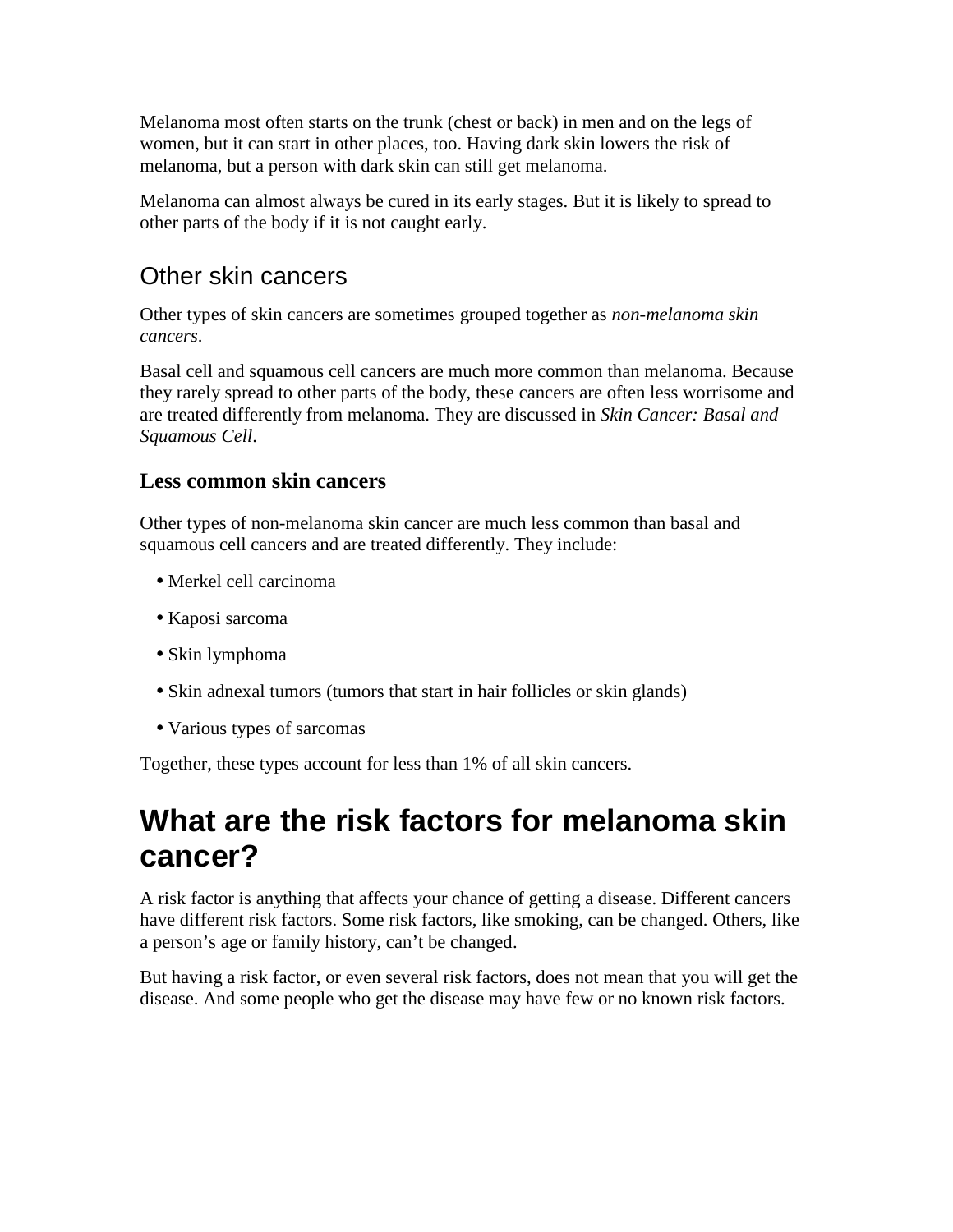## Risk factors for melanoma

**Ultraviolet (UV) light:** Too much exposure to UV rays is a major risk factor for most melanomas. The main source of UV rays is the sun. Tanning lamps and beds are also sources of UV rays. To learn more about the effects of UV rays on the skin and what you can do to protect yourself, see *Skin Cancer Prevention and Early Detection*.

**Some types of moles:** A mole is a benign (not cancer) skin tumor. The chance of any single mole turning into cancer is very low. But certain types of moles increase a person's chance of getting melanoma. For example, people who have many abnormal moles are more likely to develop melanoma.

**Light-colored skin, freckles, and light hair:** The risk of melanoma is much higher for whites than for African Americans. Whites with red or blond hair, blue or green eyes, or fair skin that freckles or burns easily are at increased risk.

**Family history of melanoma:** Your risk of melanoma is higher if you have a close relative (parent, brother, sister, or child) who has had the disease.

**Having had melanoma or another skin cancer in the past:** A person who has already had skin cancer has a higher risk of getting melanoma.

**Having a weakened immune system:** People who have weak immune systems, such as organ transplant patients and people infected with HIV, have an increased risk of melanoma.

**Older age:** Melanoma is more common in older people, but it is also found in younger people. In fact, it is one of the most common cancers in people under 30.

**Male gender:** In the United States, melanoma is generally more common in men than in women, but this varies by age. Before age 45, the risk is higher for women; after age 45 the risk is higher in men.

**Xeroderma pigmentosum (XP):** People with this rare, inherited condition have a high risk of getting melanoma and other skin cancers at a young age.

# **Can melanoma skin cancer be prevented?**

Not all melanomas can be prevented, but there are things you can do that might reduce your risk.

## Limit your exposure to ultraviolet (UV) rays

The best way to lower the risk of melanoma is to practice sun safety when you are outdoors to limit your exposure to strong sunlight and other sources of UV light.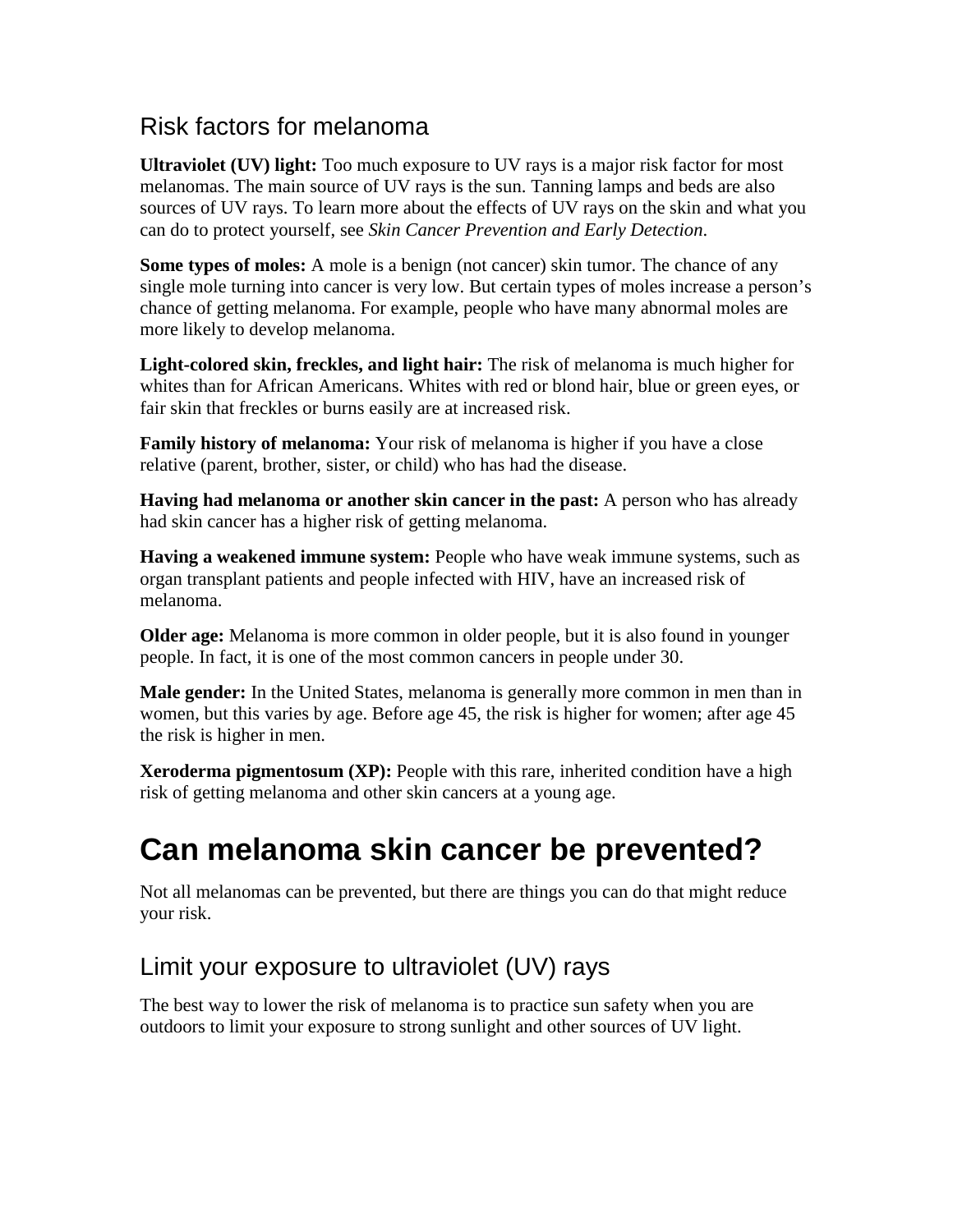#### **Seek shade**

Simply staying in the shade is one of the best ways to limit being exposed to UV rays.

## **"Slip! Slop! Slap!®… and Wrap"**

This catchphrase can remind you of some of the key steps you can take to protect yourself from UV rays. If you are going to be in the sun:

- Slip on a shirt
- Slop on sunscreen
- Slap on a hat
- Wrap on sunglasses to protect the eyes and the skin around them

#### **Avoid tanning beds and sunlamps**

Many people believe the UV rays of tanning beds are harmless. This is not true. Tanning lamps give out UV rays, which are linked to skin cancer. Tanning bed use has been linked with an increased risk of melanoma, especially if it's started before the age of 30. Most skin doctors and health groups advise against using tanning beds and sun lamps.

#### **Protect children from the sun**

Children need special attention, since they tend to spend more time outdoors and can burn more easily. Parents and other caregivers should protect children from excess sun exposure by using the steps above. Children need to be taught about the dangers of too much sun exposure as they become more independent.

#### **To learn more about sun safety**

To find out more about how to protect yourself and your family from UV rays, see *Skin Cancer Prevention and Early Detection*.

## Check for abnormal moles

Checking your skin regularly may help you spot any new or abnormal moles or other growths and show them to your doctor before they even have a chance to turn into skin cancer.

If you have many moles or abnormal moles, your doctor may want to watch them closely with regular exams and may advise you to do monthly skin self-exams. (See the section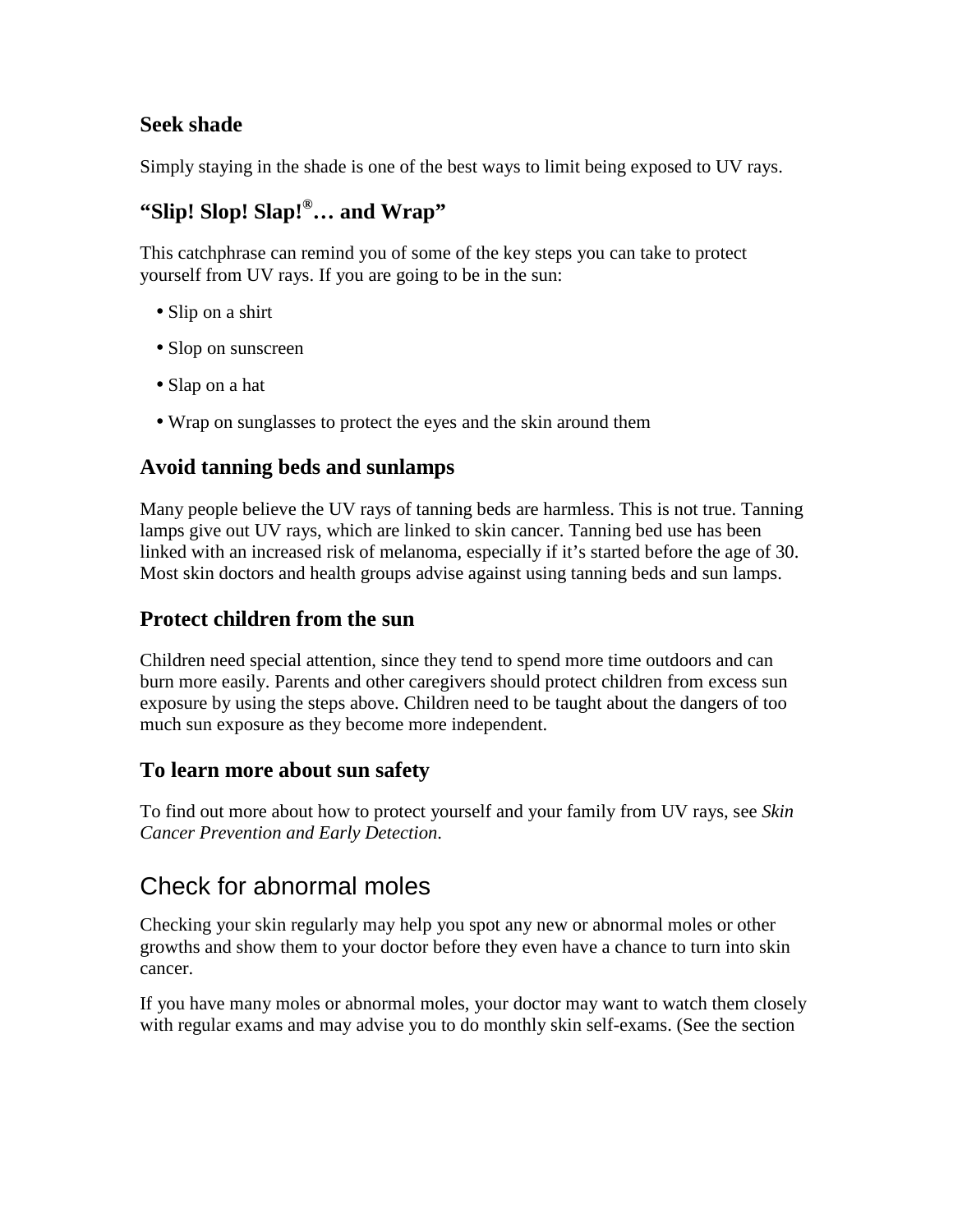"How is melanoma skin cancer found?"). The doctor may want to remove some of them if they have certain features that suggest they might change into a melanoma.

If you find a new, unusual, or changing mole, you should have it checked by your doctor.

# **How is melanoma skin cancer found?**

Melanoma can often be found early. There are things everyone can do to find this cancer early, when it is most likely to be cured.

## Skin self-exams

It's important to check your own skin about once a month. You should know the pattern of moles, freckles, and other marks on your skin so that you'll notice any changes.

Skin self-exams are best done in front of a full-length mirror. A hand-held mirror can be used for places that are hard to see. Look at all areas, such as your palms and soles, scalp, ears, nails, and your back. A family member can check those hard-to-see areas like your scalp and back.

For a more on how to do a skin self-exam, see *Skin Cancer Prevention and Early Detection*, or visit our Skin Self-exam Image Gallery*.*

### **What to look for**

Unusual moles, sores, lumps, blemishes, or changes in the way an area of the skin looks or feels may be a sign of melanoma or another type of skin cancer, or a warning that it might occur.

#### **Normal moles**

A normal mole is most often an evenly colored brown, tan, or black spot on the skin. It can be either flat or raised. It can be round or oval. Moles are usually less than  $\frac{1}{4}$  inch across, or about the width of a pencil eraser. Some moles can be present at birth, but most appear later.

Once a mole has developed, it most often stays the same size, shape, and color for many years. Some moles may fade away over time.

Most people have moles, and almost all moles are harmless. But it is important to notice changes in a mole that suggest a melanoma may be starting.

#### **Possible signs and symptoms of melanoma**

The most important warning sign for melanoma is a new spot on the skin or a spot that is changing in size, shape, or color. A spot that looks different from all of the other spots on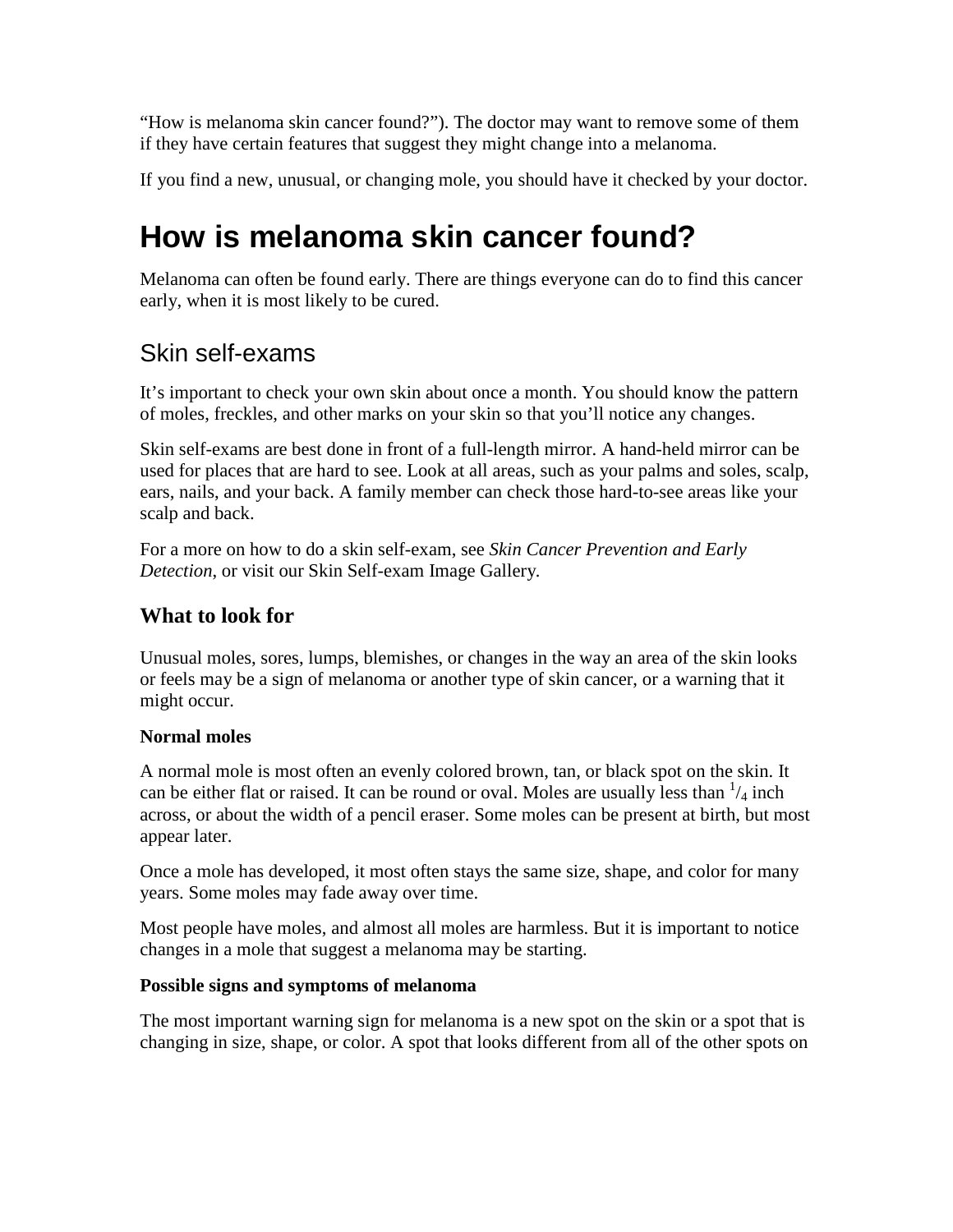your skin can also be a warning. If you have any of these warning signs, have your skin checked by a doctor. If you can't see your doctor right away, you might want to take good close-up photos of the area so your doctor can see if the area is changing when you do get an appointment.

The **ABCDE rule** can help you tell if a mole should be checked by a doctor. ABCDE stands for the following:

- **A is for Asymmetry:** One half of a mole or birthmark does not match the other.
- **B is for Border:** The edges are irregular, ragged, notched, or blurred.
- **C is for Color:** The color is not the same all over and may include shades of brown or black, or even pink, red, white, or blue.
- **D is for Diameter:** The spot is larger than about ¼ inch across (the size of a pencil eraser), but melanomas can be smaller than this.
- **E is for Evolving:** The mole is changing in size, shape, or color.

Some melanomas don't fit the rules above. Other warning signs are:

- A sore that does not heal
- Spread of color from the border of a spot into the skin around it
- Redness or a new swelling beyond the border
- Itchiness, tenderness, or pain
- Change in the surface of a mole scaliness, oozing, bleeding, or a new bump or nodule

Be sure to show your doctor any areas that concern you and ask your doctor to look at areas that may be hard for you to see. It can be hard to tell the difference between melanoma and an ordinary mole, so it's important to show your doctor any mole that you are unsure of.

To see some examples of normal moles and melanomas, visit our Skin Cancer Image Gallery.

## Exam by a health professional

Part of a routine cancer check-up should include a skin exam by a doctor or trained health professional. Regular skin exams are especially important for people who have a higher risk of melanoma, such as people with a strong family history or who have had melanoma before.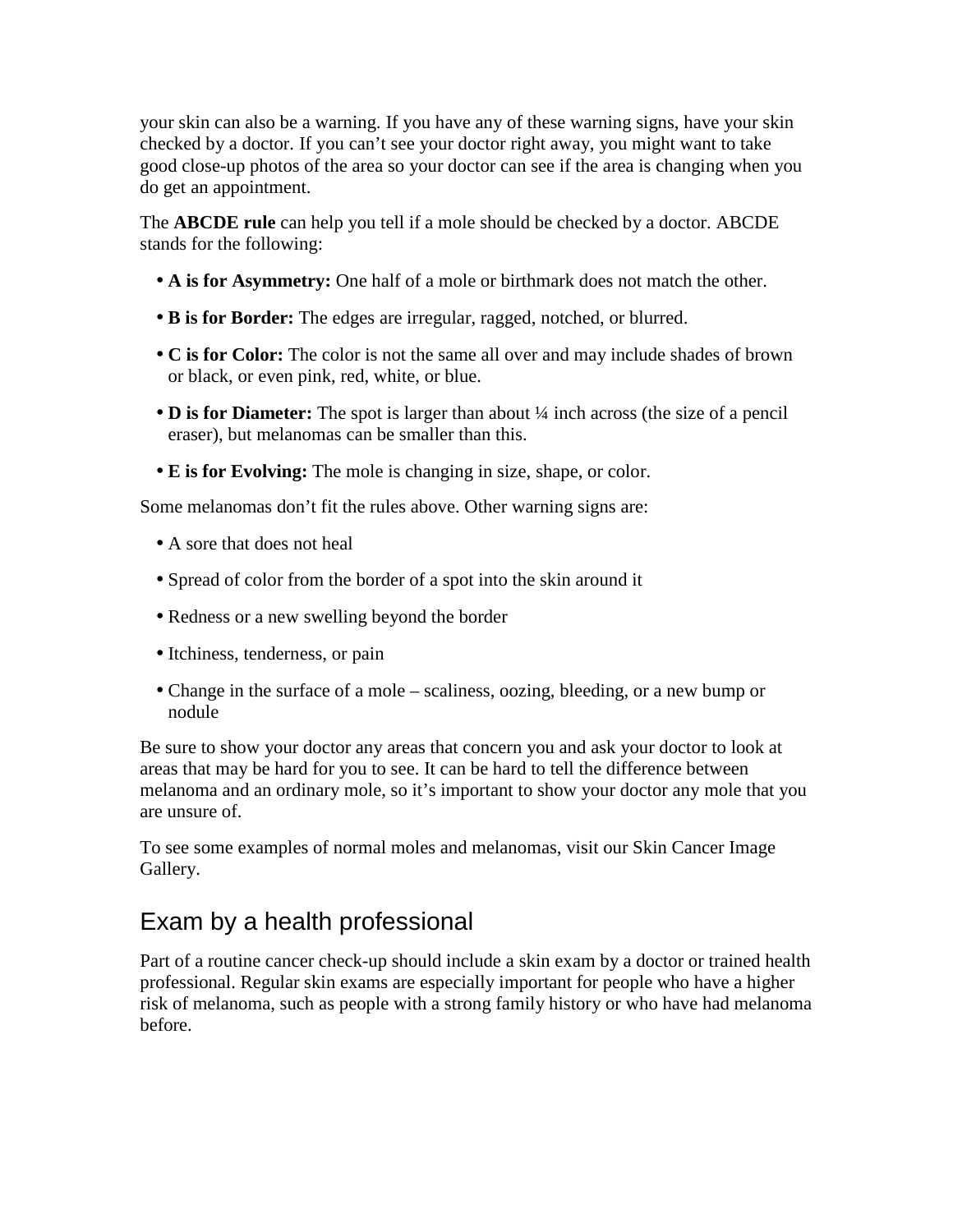If there is any reason to suspect that you have a melanoma, your doctor will do more exams and tests to find out if it is melanoma or something else. You might also be referred to a doctor who is an expert in skin diseases (called a *dermatologist*) for some of these tests.

#### **Medical history and physical exam**

The doctor will likely ask about your symptoms and risk factors. This will include when you first saw the mark on your skin, if it has changed in size or the way it looks, and if it is causing any symptoms (pain, itching, bleeding, etc.).

During the exam, the doctor will note the size, shape, color, and texture of the area of concern, and whether it is bleeding or oozing. The rest of your body may be checked for moles and other spots. The doctor may also feel nearby lymph nodes under the skin, like those in the groin, underarm, or neck. If the lymph nodes are enlarged, it might mean the melanoma has spread.

The doctor might use a special magnifying lens and light source held near the skin. Sometimes a thin layer of oil is put on the skin. A picture of the spot may be taken.

## Skin biopsy

If the doctor thinks a spot might be a melanoma, a sample of the skin will be taken and sent to a lab to be looked at with a microscope. This is called a *biopsy*. There are different ways to biopsy the skin. The choice depends on the size of the area of concern and where it is on the body.

The skin around the area of the biopsy will be numbed before the biopsy. You will feel a little stinging as the medicine goes in, but you should not feel any pain during the biopsy.

**Shave biopsy:** For this type of biopsy, the doctor shaves off the top layers of the skin. Bleeding from the biopsy site is then stopped by applying an ointment, a chemical that stops bleeding, or a small electric current to cauterize the wound.

A shave biopsy is useful for sampling moles when the risk of melanoma is very low. But it is not usually done if the doctor strongly suspects melanoma unless the biopsy blade goes deep enough to get below the area in question.

**Punch biopsy:** In a punch biopsy, the doctor uses a tool that looks like a tiny round cookie cutter to remove a deeper sample of skin. The edges of the skin are often stitched together.

**Incisional and excisional biopsies:** If a tumor might have grown into deeper layers of the skin, an incisional or excisional biopsy will be done. A surgical knife is used to cut through the full thickness of skin. A wedge of skin is removed, and the edges of the cut are usually sewn together.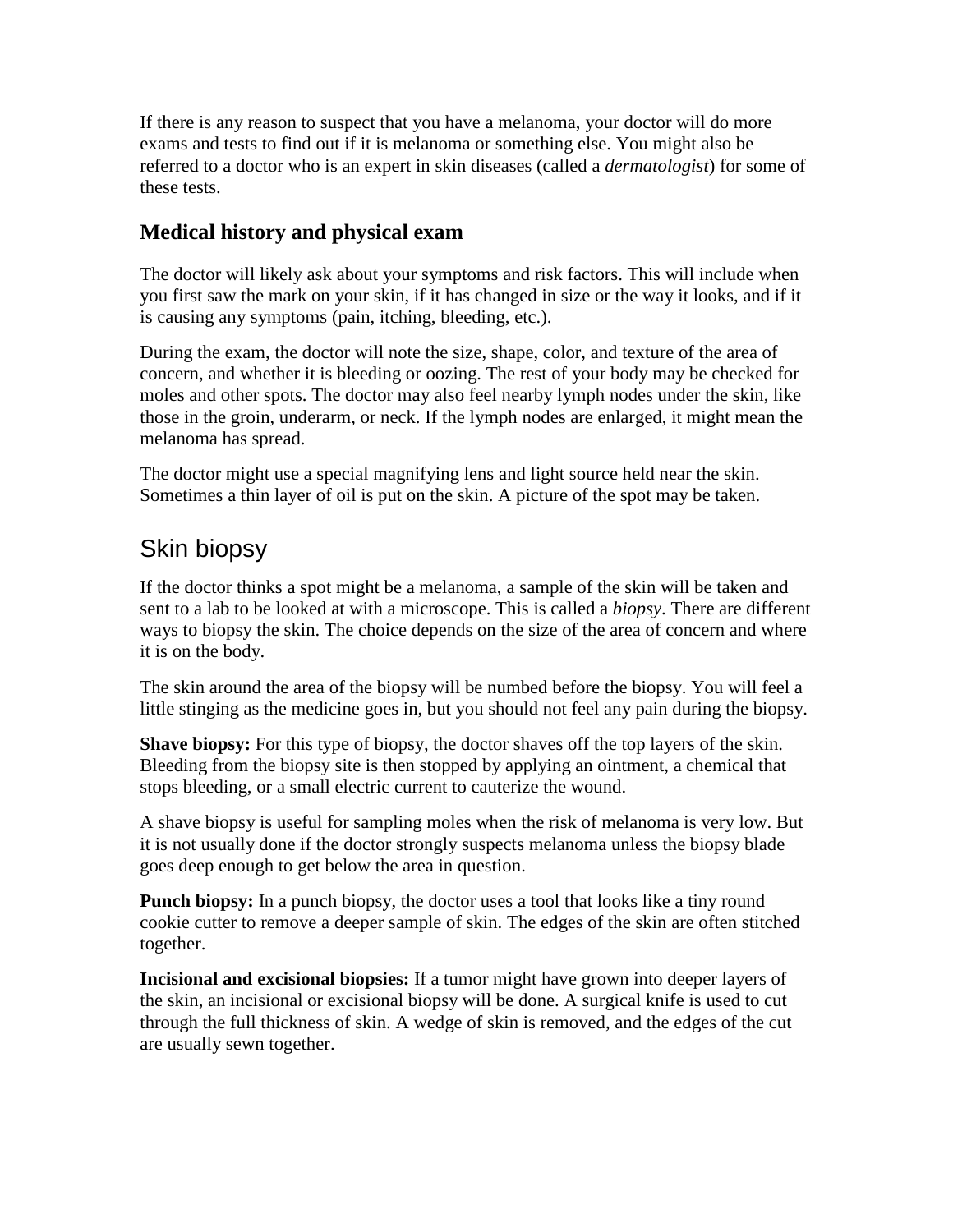An incisional biopsy removes only part of the tumor. If the whole tumor is removed, it is called an excisional biopsy. Excisional biopsy is most often used when it can be done.

## Biopsies of melanoma that might have spread

If melanoma has already been found on the skin, nearby lymph nodes or other areas may be biopsied to see if the cancer has spread.

Rarely, some melanomas spread so fast that a person could have cancer in the lymph nodes, lungs, brain, or other places before a spot on the skin is found. In other cases they may be found long after a skin melanoma has been removed, so it's not clear whether it is the same cancer. Melanoma can also start in internal organs, but this is very rare.

Melanoma in an internal organ might be confused with another type of cancer starting in that organ. For example, melanoma that has spread to the lung might be confused with a cancer that *starts* in the lung. Special tests can be done on biopsy samples to tell whether it is a melanoma or some other kind of cancer. This is important because different treatments are used for different cancers.

**Fine needle aspiration biopsy (FNA):** This kind of biopsy is not used on suspicious moles, but it can sometimes be used if the doctor thinks the melanoma has spread to nearby lymph nodes or to organs like the lung or liver. A thin, hollow needle is used to remove very small tissue samples from the tumor. The test rarely causes much discomfort and does not leave a scar. But it may not always collect enough of a sample to tell if melanoma is present.

**Surgical (excisional) lymph node biopsy:** For this type of biopsy a swollen lymph node is removed through a small cut (incision). It is often done if a lymph node's size suggests the melanoma has spread there but either an FNA was not done or it did not show any cancer cells. Numbing medicine is often put on the skin if the lymph node is near the surface of the body. But if the lymph node is deeper in the body, you may need to be made drowsy or even put into a deep sleep (using general anesthesia).

**Sentinel lymph node biopsy:** If melanoma has been diagnosed and has any concerning features (such as being at least a certain thickness), a sentinel lymph node biopsy is often done to find out if the cancer has spread to nearby lymph nodes. This test can find the lymph nodes that drain lymph fluid from the area of the skin where the melanoma started. These *sentinel lymph nodes* are likely to be the first place the melanoma would go if it spreads.

To find the sentinel lymph nodes, the doctor injects a radioactive liquid (and sometimes a blue dye) into the area of the melanoma. The lymph nodes are then checked for radioactivity. A small cut is made in the identified lymph node area. The lymph nodes are then checked to find which one(s) absorbed radiation and turned blue. When these lymph nodes are found, they are taken out and sent to a lab to be looked at with a microscope. If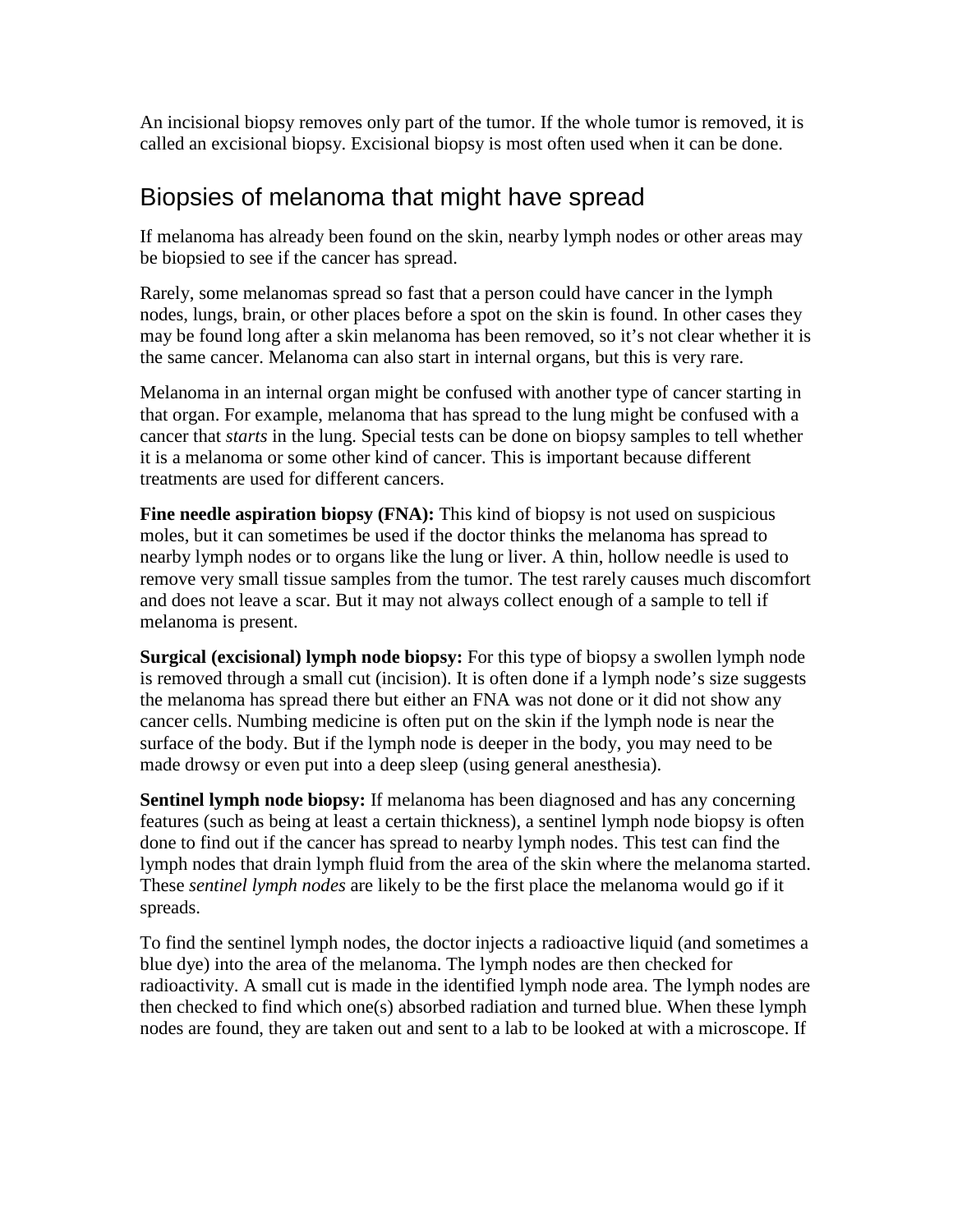cancer cells are found, the rest of the lymph nodes in this area are removed, too. If the sentinel nodes do not contain cancer cells, further lymph node surgery is not needed.

If a lymph node near a melanoma is very large, this test probably won't be needed. The enlarged node is simply biopsied.

## Lab tests of biopsy samples

After a biopsy, the samples are sent to a lab to be looked at with a microscope. If the doctor can't tell for sure if the sample contains melanoma cells just by looking at it, special tests may be done on the cells to try to confirm the diagnosis.

If the samples do contain melanoma, the doctor will look at certain features such as the tumor thickness and the portion of cells that are actively dividing. These features help define the stage of the melanoma (see the section "How is melanoma of the skin staged?"), which in turn affects treatment options and the outlook (prognosis) for the patient.

Tests may be done on advanced melanomas to see if the cancer cells have changes in genes such as the *BRAF* gene. This could help decide which treatments might work. (See the section "Targeted therapy for melanoma skin cancer.")

### Imaging tests

Imaging tests are done to create pictures of the inside of the body. They are used to look for the spread of melanoma. They are not needed for people with very early melanoma, which is not likely to have spread. These tests may also be done to help find out how well treatment is working or to look for signs that the cancer has come back after treatment.

**Chest x-ray:** This test may be done to see if the cancer has spread to the lungs.

**CT (computed tomography) scan:** A CT scan uses x-rays to make detailed pictures of the inside of your body. This test can help show if any lymph nodes are enlarged or if organs such as the lungs or liver have spots that might be from the spread of melanoma.

CT scans can also be used to guide a needle during a biopsy. For this, you stay on the CT scanning table while a biopsy needle is moved through the skin and toward the mass.

**MRI (magnetic resonance imaging):** This is like a CT scan except that it uses radio waves and strong magnets to make a picture of your insides. MRI scans are very helpful in looking at the brain and spinal cord.

**PET** (positron emission tomography) scan: In this test, a special kind of radioactive sugar is put into a vein. The sugar collects in areas that have cancer, and a scanner can spot these areas. This test can be useful to see if the cancer has spread to lymph nodes or other parts of the body. It can also help when the doctor thinks the cancer has spread but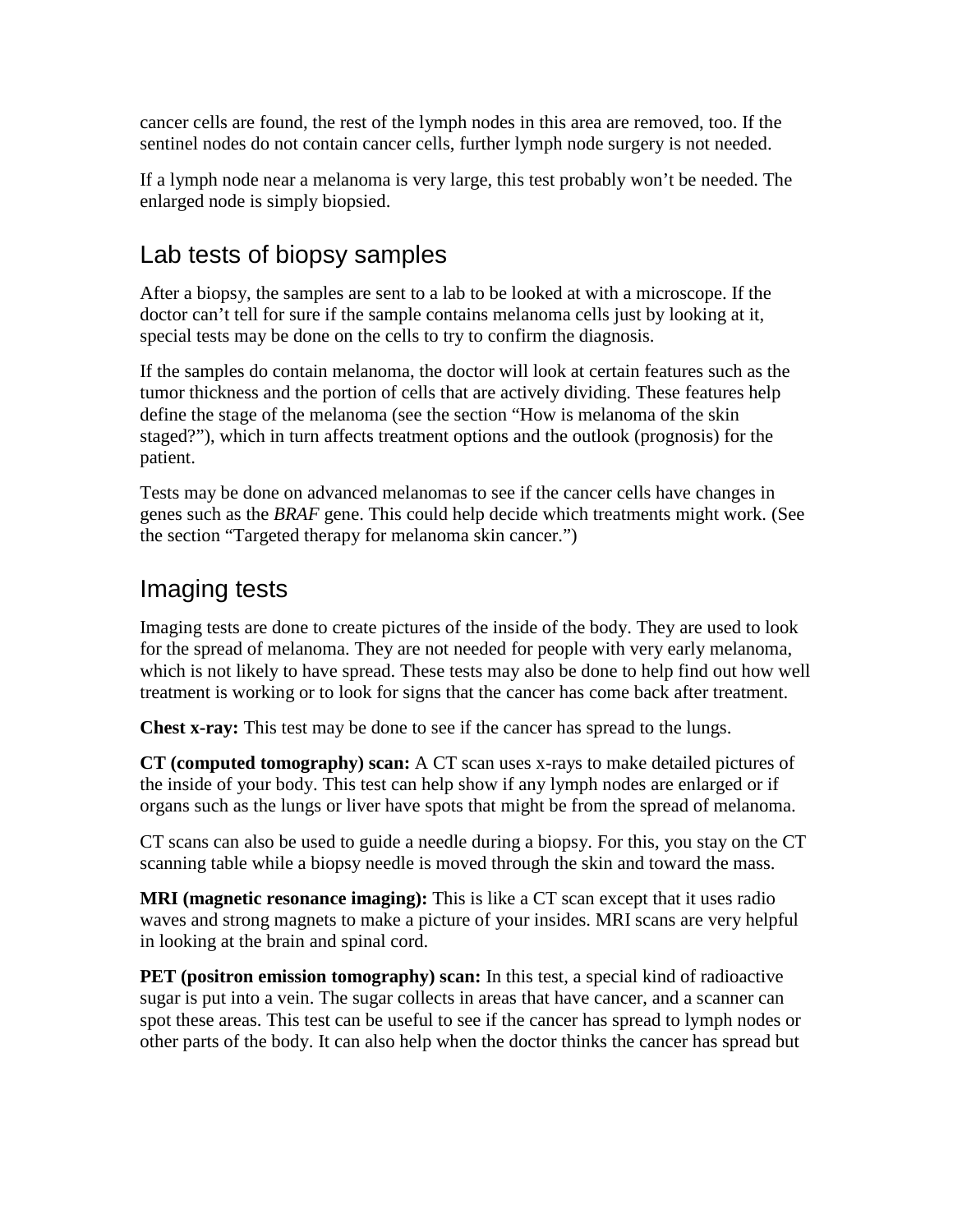doesn't know where. Doctors find it most useful in people with advanced stages of melanoma. Some newer machines do PET scans and CT scans at the same time.

To learn more about these imaging tests, see *Imaging (Radiology) Tests*.

## Blood tests

Blood tests aren't used to find melanoma, but some tests may be done before or during treatment, especially for more advanced melanomas.

Doctors often test blood for lactate dehydrogenase (LDH) before treatment. If the melanoma has spread to distant parts of the body, a higher than normal level of LDH is a sign that the cancer may be harder to treat. This affects how the cancer is staged.

Some other tests of blood cell counts and blood chemistry levels may be done in a person who has advanced melanoma to see how well the bone marrow (where new blood cells are made), liver, and kidneys are working during treatment.

# **How is melanoma skin cancer staged?**

The stage of a melanoma is a description of how widespread it is. The tests described in the "How is melanoma found?" section are used to help decide the stage of the melanoma. The stage is very important because it affects the treatment and the outlook for recovery.

Stages are labeled using 0 and the Roman numerals I through IV (1-4), often followed by letters. The lower the number, the less the cancer has spread. A higher number, such as stage IV (4), means a more advanced cancer. The stage is based mainly on 3 key pieces of information:

- How far the main **tumor** has grown within the skin and other factors (see below).
- Whether the cancer has spread to nearby **lymph nodes**.
- Whether the cancer has **metastasized** (spread) to distant organs.

After looking at your test results, the doctor will tell you the stage of your cancer. Be sure to ask your doctor to explain your stage in a way you understand. This will help you decide on the best treatment for you.

#### **Important factors for early-stage melanomas**

For melanomas that have not spread, certain factors affect a person's outlook and are therefore part of the staging.

• The **thickness** of the melanoma is measured from the skin biopsy sample.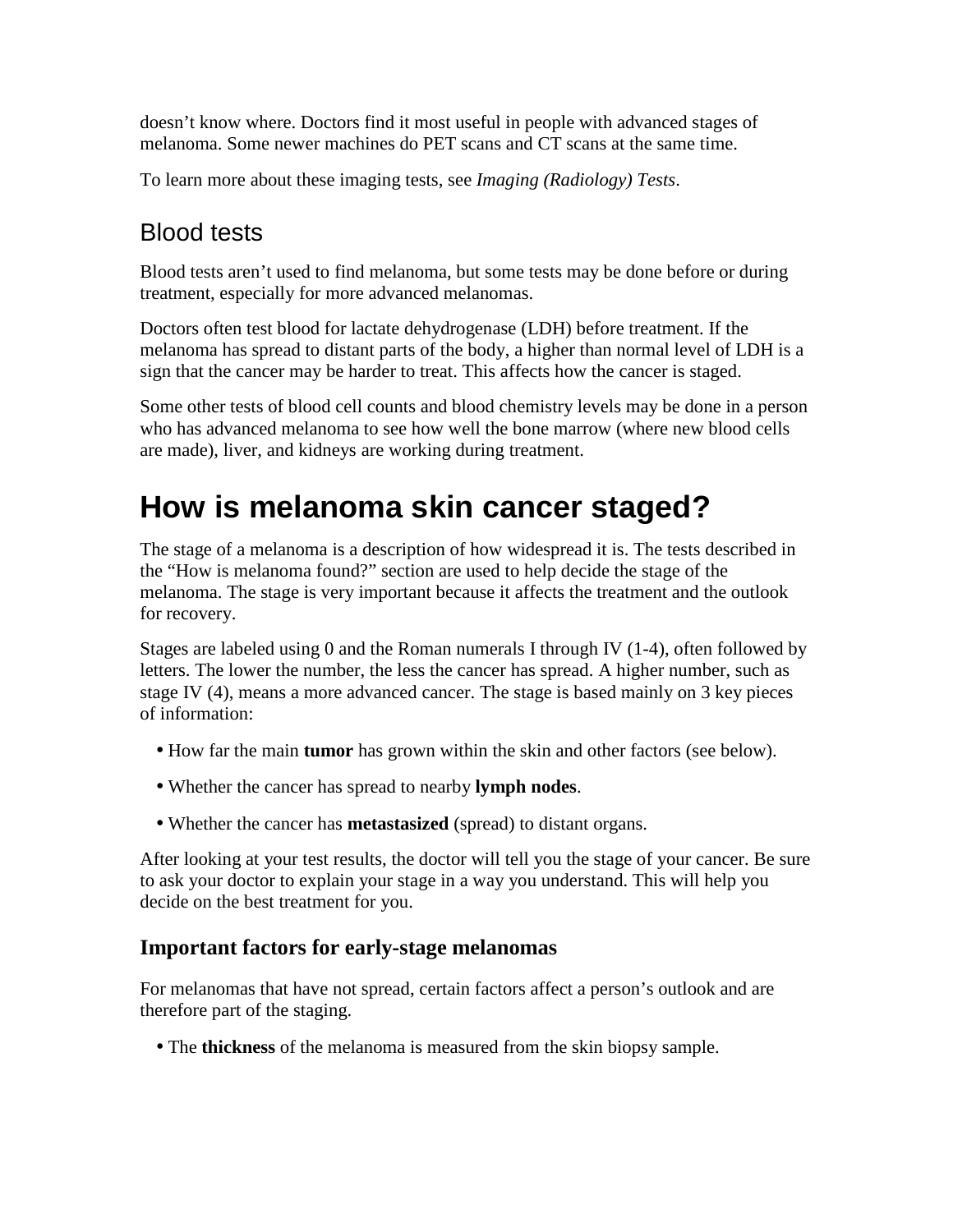- The **mitotic rate** is the portion of melanoma cells that are in the process of dividing (making more cells).
- **Ulceration** is a breakdown of the skin over the melanoma.

# **How is melanoma skin cancer treated?**

## About treatment

Once melanoma has been found and staged, your cancer care team will discuss your treatment options with you. Depending on your situation, you could have different types of doctors on your treatment team. These doctors may include:

- A **dermatologist**: a doctor who treats diseases of the skin
- A **surgical oncologist**: a doctor who uses surgery to treat cancer
- A **medical oncologist**: a doctor who treats cancer with medicines
- A **radiation oncologist**: a doctor who treats cancer with radiation

Other specialists might be part of your treatment team as well, including physician assistants (PAs), nurse practitioners (NPs), nurses, nutrition specialists, social workers, and other health professionals. To learn more about who could be on your cancer care team, see *Health Professionals Associated With Cancer Care.*

It's important to discuss all of your treatment options and their side effects with your treatment team to help decide what's best for you. If anything isn't clear, ask to have it explained. (See the section "What are some questions I can ask my doctor about melanoma skin cancer?" for some questions to ask.)

Based on the stage of the cancer and other factors, your treatment options might include:

- Surgery
- Immunotherapy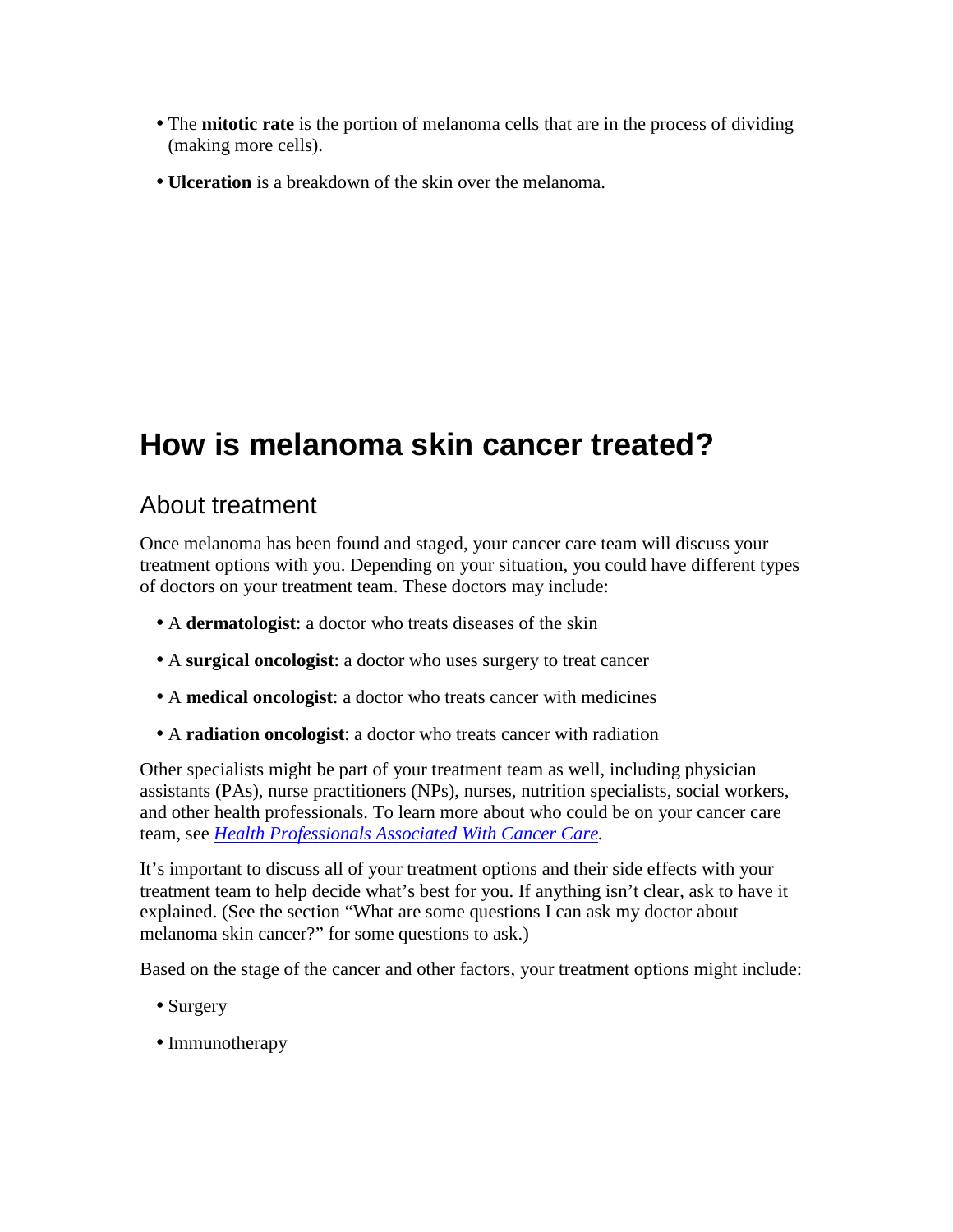- Targeted therapy
- Chemotherapy
- Radiation therapy

Early-stage melanomas can often be treated with surgery alone, but more advanced cancers often need other treatments. Sometimes more than one type of treatment is used.

When there is time, getting a second opinion is often a good idea. It can give you more information and help you feel good about the treatment plan you choose.

#### **Thinking about taking part in a clinical trial**

Clinical trials are carefully controlled research studies that are done to get a closer look at promising new treatments or procedures. Clinical trials are one way to get state-of-the art cancer treatment. In some cases they may be the only way to get access to newer treatments. They are also the best way for doctors to learn better methods to treat cancer. Still, they are not right for everyone.

If you would like to learn more about clinical trials that might be right for you, start by asking your doctor if your clinic or hospital conducts clinical trials. You can also call our clinical trials matching service at 1-800-303-5691 for a list of studies that meet your medical needs, or see *Clinical Trials* to learn more.

#### **Considering complementary and alternative methods**

You may hear about alternative or complementary methods that your doctor hasn't mentioned to treat your cancer or relieve symptoms. These methods can include vitamins, herbs, and special diets, or other methods such as acupuncture or massage, to name a few.

Complementary methods refer to treatments that are used along with your regular medical care. Alternative treatments are used instead of a doctor's medical treatment. Although some of these methods might be helpful in relieving symptoms or helping you feel better, many have not been proven to work. Some might even be dangerous.

Be sure to talk to your cancer care team about any method you are thinking about using. They can help you learn what is known (or not known) about the method, which can help you make an informed decision. See *Complementary and Alternative Medicine* to learn more.

## Help getting through cancer treatment

Your cancer care team will be your first source of information and support, but there are other resources for help when you need it. Hospital- or clinic-based support services are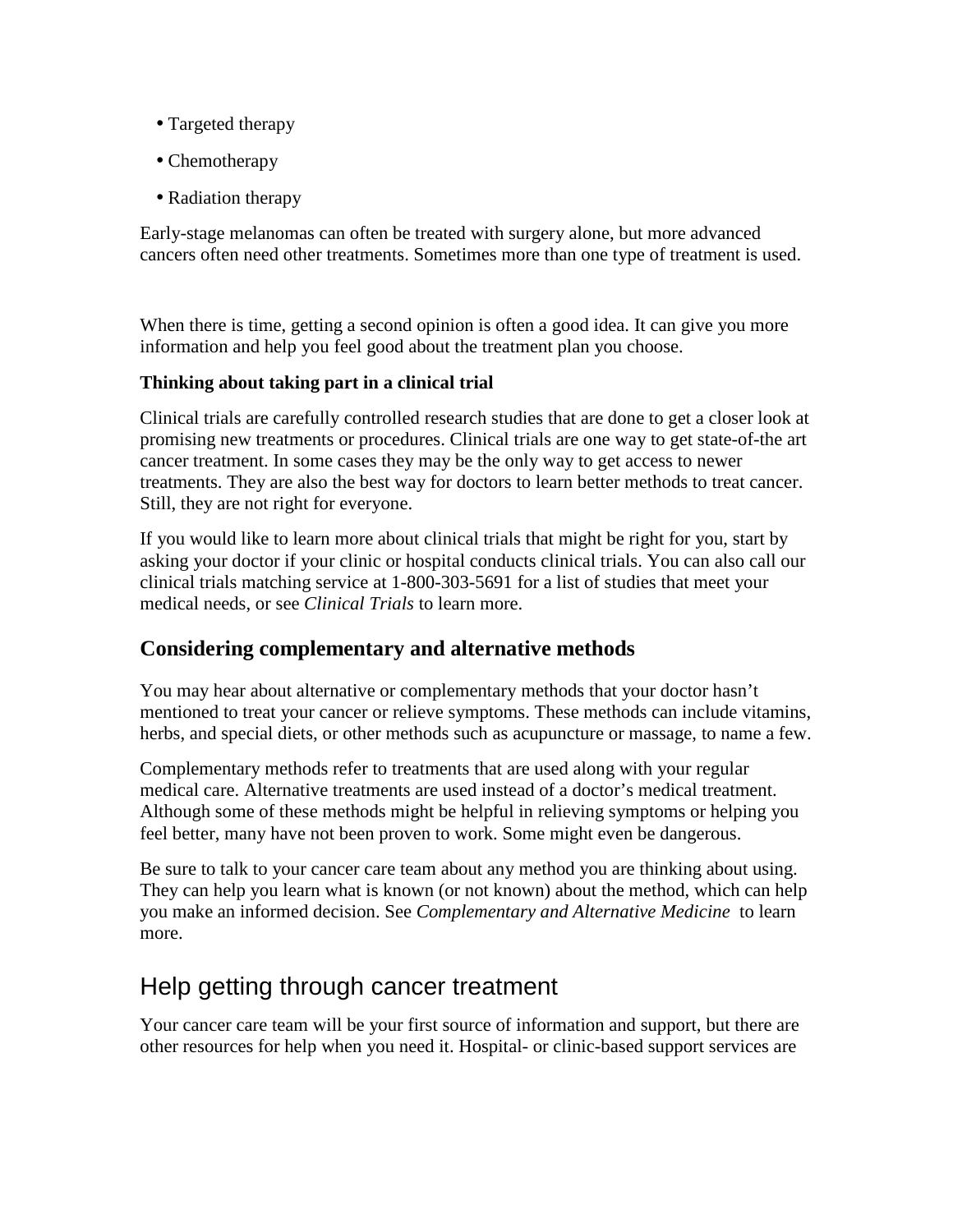an important part of your care. These might include nursing or social work services, financial aid, nutritional advice, rehab, or spiritual help.

The American Cancer Society also has programs and services – including rides to treatment, lodging, support groups, and more – to help you get through treatment. Call our National Cancer Information Center at 1-800-227-2345 and speak with one of our trained specialists on call 24 hours a day, every day.

*The treatment information given here is not official policy of the American Cancer Society and is not intended as medical advice to replace the expertise and judgment of your cancer care team. It is intended to help you and your family make informed decisions, together with your doctor. Your doctor may have reasons for suggesting a treatment plan different from these general treatment options. Don't hesitate to ask him or her questions about your treatment options.* 

## Surgery for melanoma skin cancer

Surgery is the main treatment for most melanomas. It can often cure early-stage melanomas.

#### **Wide excision**

If melanoma was diagnosed with a skin biopsy, the area will probably need to be excised (removed) again to help make sure all of the cancer has been removed. This fairly minor surgery will cure most thin melanomas.

After the skin is numbed, more skin will be cut away from the area around the melanoma, and the wound is then stitched closed. This will leave a scar.

**Mohs surgery:** This method may be used in some cases to remove a smaller amount of tissue. In this approach the cancer is removed in very thin layers until a layer shows no signs of cancer. But not all doctors agree on the use of Mohs surgery for melanoma.

**Amputation:** If the melanoma is on a finger or toe and has grown deeply, the treatment may require that part or all of that digit be removed.

#### **Lymph node dissection**

In the past, a lymph node dissection was sometimes done to see if the melanoma had spread to nearby lymph nodes. Today, a sentinel lymph node biopsy (see "How is melanoma of the skin found?") is often done first because it is a smaller surgery that is less likely to cause side effects such as lymphedema (see below).

If the sentinel lymph node biopsy (or another type of lymph node biopsy) finds cancer, then a *lymph node dissection* will likely be done to remove the other nodes in that area. It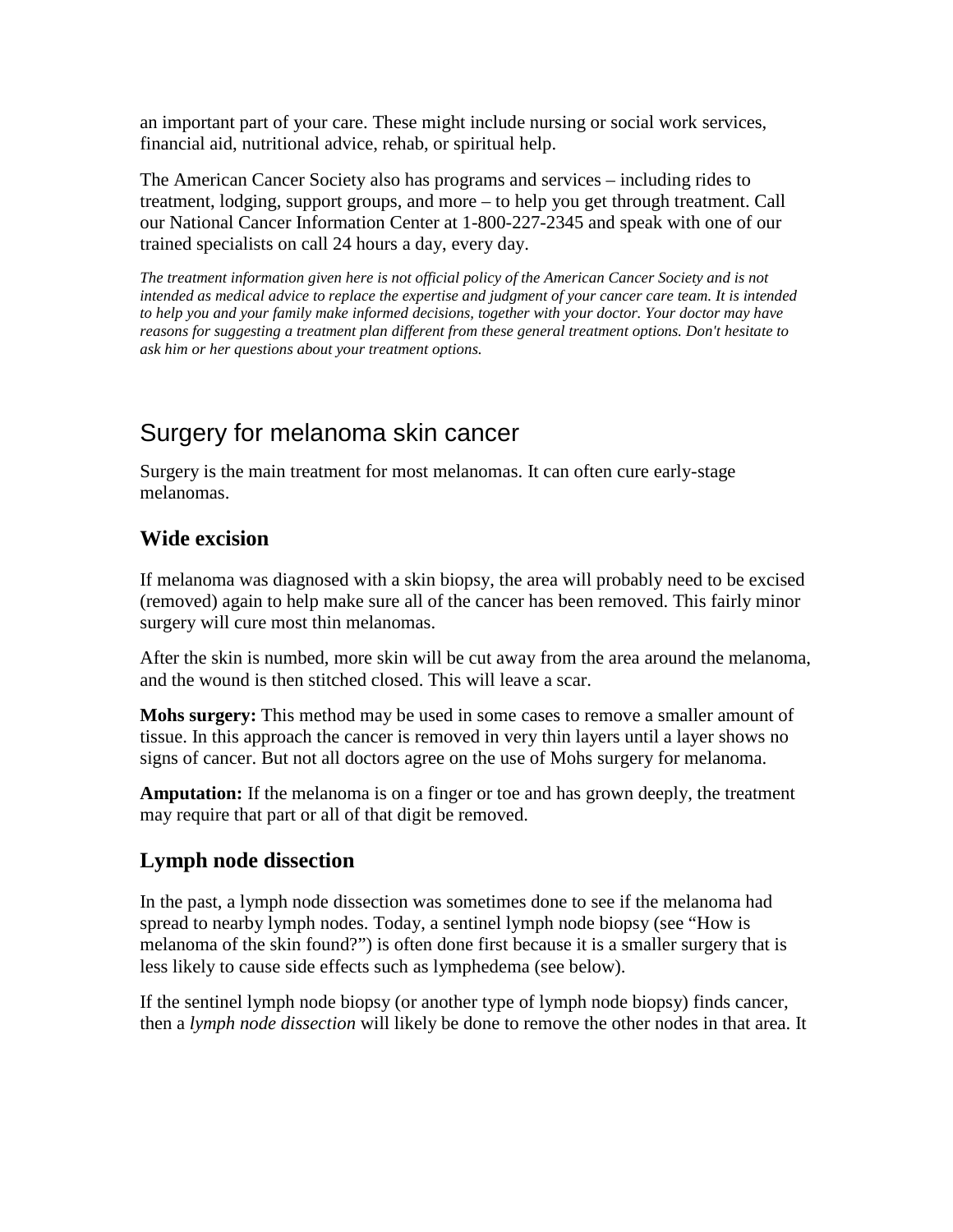is not clear if a lymph node dissection can cure melanomas that have spread to the nodes. This is still being studied.

Removing lymph nodes can cause some long-term side effects, including *lymphedema*. Lymph nodes help drain fluid from the arms and legs. If they are removed, fluid can build up, leading to limb swelling. This side effect, along with the discomfort of the surgery itself, is the reason lymph nodes are not removed unless the doctor thinks it's necessary. For more on lymphedema, see *Understanding Lymphedema (for Cancers Other Than Breast Cancer)*.

### **Surgery for melanoma that has spread**

When melanoma has spread from the skin to distant organs (such as the lungs or brain), it is very unlikely to be cured by surgery. Even so, surgery is sometimes done because removing even a few areas of spread could help some people to live longer or have a better quality of life. If you have metastatic melanoma and your doctor recommends surgery, be sure you understand what the goal of the surgery would be.

### Immunotherapy for melanoma skin cancer

Immunotherapy helps boost a person's immune system to better attack the cancer. Many types of immunotherapy are used for people with melanoma.

#### **Immune checkpoint inhibitors for advanced melanoma**

These drugs can help the immune system to better "see" melanoma cells and attack them:

- Pembrolizumab (Keytruda)
- Nivolumab (Opdivo)
- Ipilimumab (Yervoy)

These drugs are given as IV (intravenous) infusions in patients with melanomas that can't be removed by surgery or that have spread to other parts of the body. Doctors are also looking at using these drugs for earlier stage melanomas.

Common side effects from these drugs can include feeling tired, nausea, diarrhea, joint pain, skin rash, and itching. These drugs sometimes cause the immune system to attack other parts of the body, which can cause serious problems. If problems do arise, treatment may need to be stopped and you may get drugs to suppress your immune system.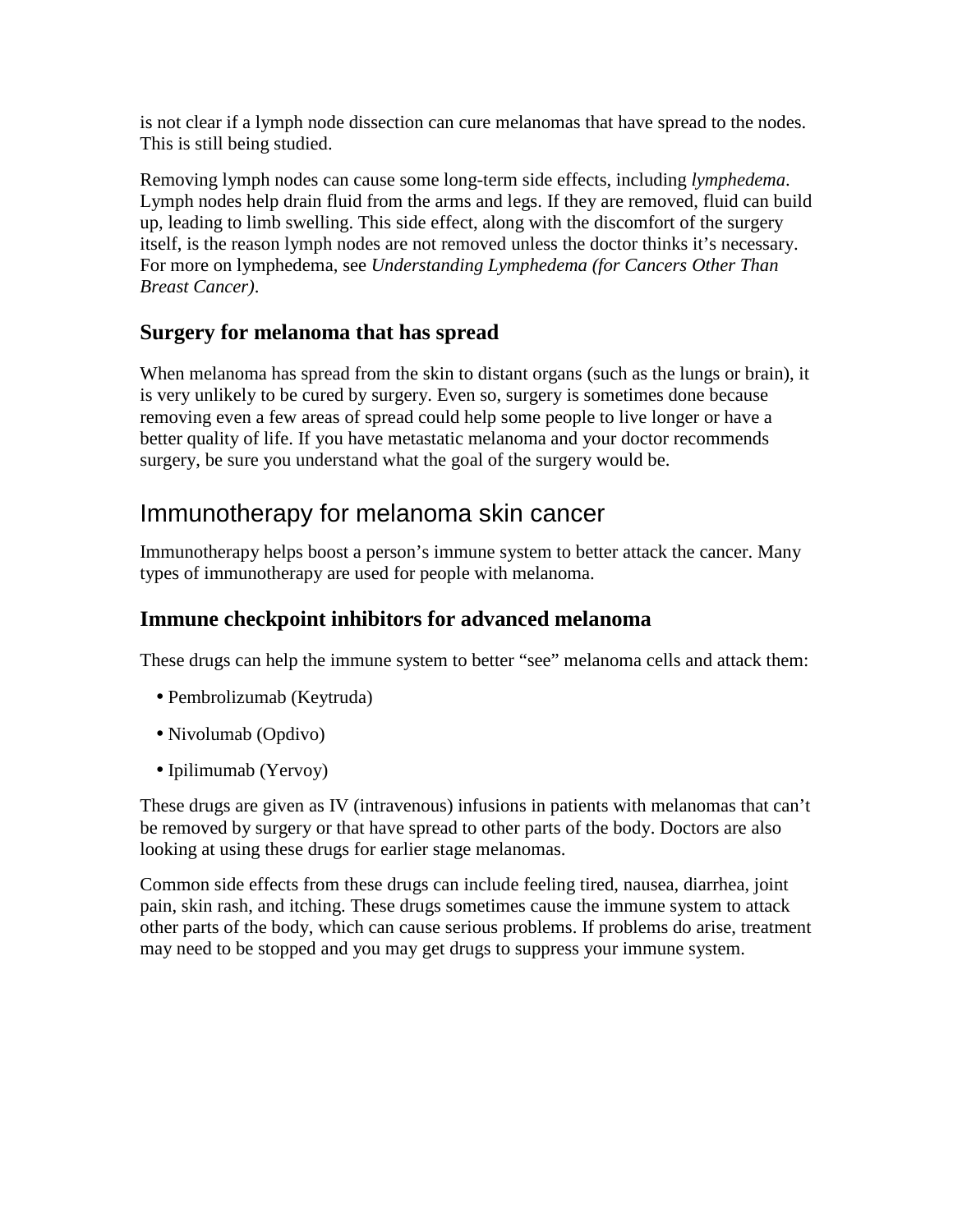#### **Cytokines for advanced melanoma**

Cytokines are proteins in the body that "turn on" the immune system. Man-made versions of cytokines, such as interferon-alfa and interleukin-2 (IL-2), are sometimes used to help shrink advanced melanomas. They are given as intravenous (IV) infusions or as injections under the skin.

Side effects can include flu-like symptoms like fever, chills, aches, and severe tiredness. IL-2 in high doses can cause fluid to build up in the body so that the person swells up and can feel quite sick. It is given only in centers experienced with this type of treatment.

#### **Interferon-alfa as adjuvant therapy**

Patients with thicker melanomas often have cancer cells that have spread to other parts of the body. Even if it looks as if all the cancer has been removed, some of these cells may be left behind. Interferon-alfa can be used as an added (adjuvant) therapy after surgery to try to prevent these cells from spreading and growing. This might help keep the melanoma from coming back for a time, but it is not yet clear if it improves survival.

High doses of interferon must be used for this. Many patients can't take the side effects of these high doses, such as fever, chills, aches, severe tiredness, and effects on the heart and liver. Patients having this treatment should be closely watched by a cancer doctor who has experience with this treatment.

#### **Virus therapy**

Viruses are germs that can infect and kill cells. Some viruses can be altered in the lab so that they infect and kill mainly cancer cells. Along with killing the cancer cells, the viruses can also alert the immune system to attack the cells.

**Talimogene laherparepvec (Imlygic)** is a virus that can be used to treat melanomas in the skin or lymph nodes that can't be removed with surgery. The virus is injected right into the tumors, usually every 2 weeks. This treatment can sometimes shrink these tumors, but it has not been shown to shrink tumors in other parts of the body. It's also not clear if this treatment can help people live longer. Side effects can include flu-like symptoms and pain at the injection site.

#### **BCG (Bacille Calmette-Guerin) vaccine**

BCG is a germ related to the one that causes tuberculosis (TB). BCG does not cause serious disease in humans, but it does "turn on" the immune system. It can be used to help treat some melanomas by injecting it right into the tumors.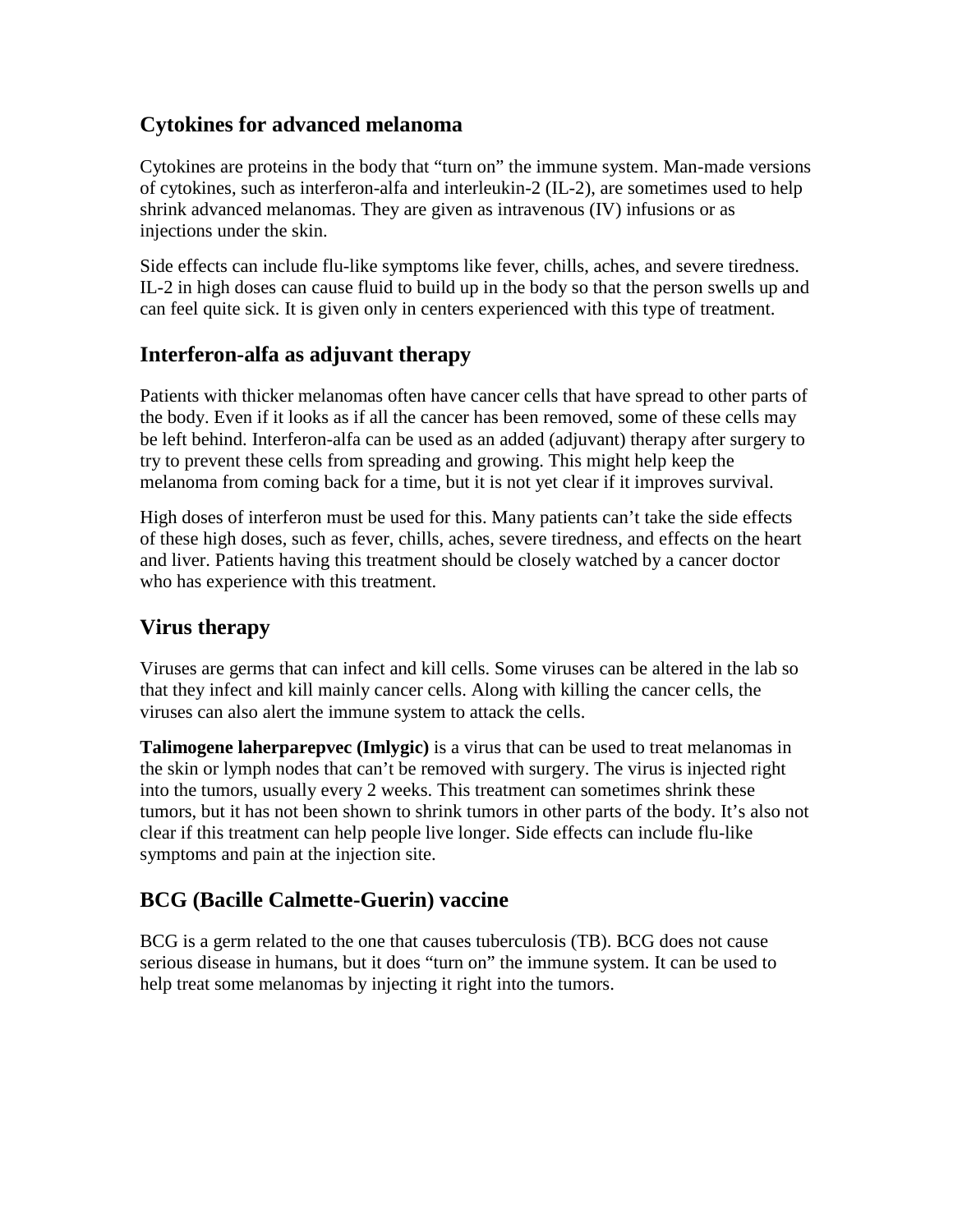#### **Imiquimod cream**

Imiquimod (Zyclara) is a drug that is applied as a cream. It causes an immune response against skin cancer cells. Some doctors may use imiquimod for very early-stage melanomas in sensitive areas on the face that might be scarred by surgery. Some people have serious skin reactions to this drug.

Not all doctors agree on whether imiquimod should be used for melanoma. It is not used for more advanced melanomas.

#### **Newer treatments**

Some newer types of immunotherapy have shown promise in treating melanoma in early studies. (See "What's new in research and treatment of melanoma skin cancer?")

To learn more about this type of treatment, see *Cancer Immunotherapy*.

## Targeted therapy for melanoma skin cancer

As doctors have found some of the gene changes that make melanoma cells different from normal cells, they have created drugs that attack these changes. These targeted drugs work differently from standard chemo drugs. Sometimes, they work when chemo doesn't. They can also have different side effects.

#### **Drugs that target cells** *BRAF* **gene changes**

About half of all melanomas have changes (mutations) in the *BRAF* gene. These changes cause the gene to make more of the BRAF protein, which tells the melanoma cells to grow and divide quickly. Drugs that target this and related proteins can be used in patients with advanced melanoma that has a *BRAF* mutation. These drugs are not likely to work in patients whose melanomas have a normal *BRAF* gene.

Some drugs attack the BRAF protein directly:

- Vemurafenib (Zelboraf)
- Dabrafenib (Tafinlar)

These drugs are taken as pills. Common side effects can include skin thickening, headache, fever, joint pain, fatigue, hair loss, and rash. Less common but more serious side effects can also occur. Some people treated with these drugs get new skin cancers called *squamous cell carcinomas*, which can be treated by removing them.

Some drugs target the MEK protein, which is related to the BRAF protein:

• Trametinib (Mekinist)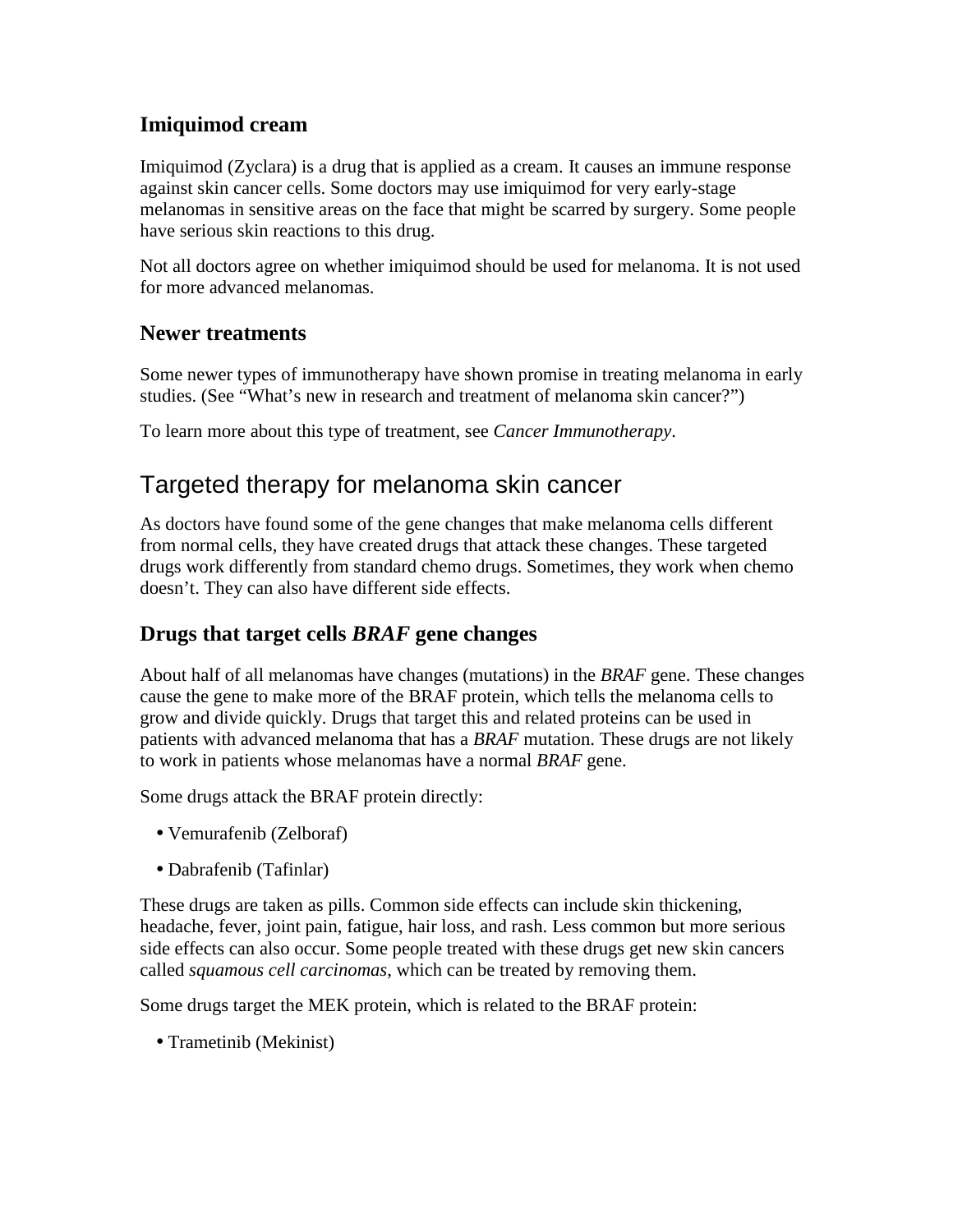• Cobimetinib (Cotellic)

These drugs are also taken as pills. They do not seem to shrink as many melanomas as the BRAF drugs, but combining the 2 types of drugs seems to work better than using either type alone. Some side effects (such as getting other skin cancers) are actually *less* common with the combination. Common side effects of MEK inhibitors can include rash, diarrhea, nausea, swelling, and sensitivity to sunlight. Rare but serious side effects can also occur.

#### **Drugs that target cells with** *C-KIT* **gene changes**

A small portion of melanomas have changes in the *C-KIT* gene that help them grow. These changes are more common in melanomas that start in certain parts of the body:

- On the palms of the hands, soles of the feet, or under the nails (known as *acral melanomas*)
- Inside the mouth or other mucosal (wet) areas
- In parts of the body that get a lot of sun

Some targeted drugs, such as imatinib (Gleevec) and nilotinib (Tasigna), can affect cells with changes in *C-KIT*. If you have a melanoma that started in one of these places, your doctor may test your melanoma cells for changes in the *C-KIT* gene, which might mean that one of these drugs could be helpful.

Drugs that target other changes are now being studied as well (see "What's new in melanoma skin cancer research?")

## Chemotherapy for melanoma skin cancer

Chemotherapy (chemo) is the use of drugs to kill cancer cells. Usually the drugs are given into a vein or by mouth as a pill. Once the drugs enter the blood, they spread throughout the body.

Chemo does not usually work as well for melanoma as it does for some other types of cancer, but it may relieve symptoms or help people with advanced disease live longer. Chemo is not often used as the first treatment since newer forms of immunotherapy and targeted drugs have become available.

Doctors give chemo in cycles, with each period of treatment followed by a pause for the body to rest. Each cycle usually lasts a few weeks.

Some chemo drugs are given alone, while others are often combined. Using chemo drugs with one or more immunotherapy drugs may work better than using just one drug, but it's not clear if this helps people live longer.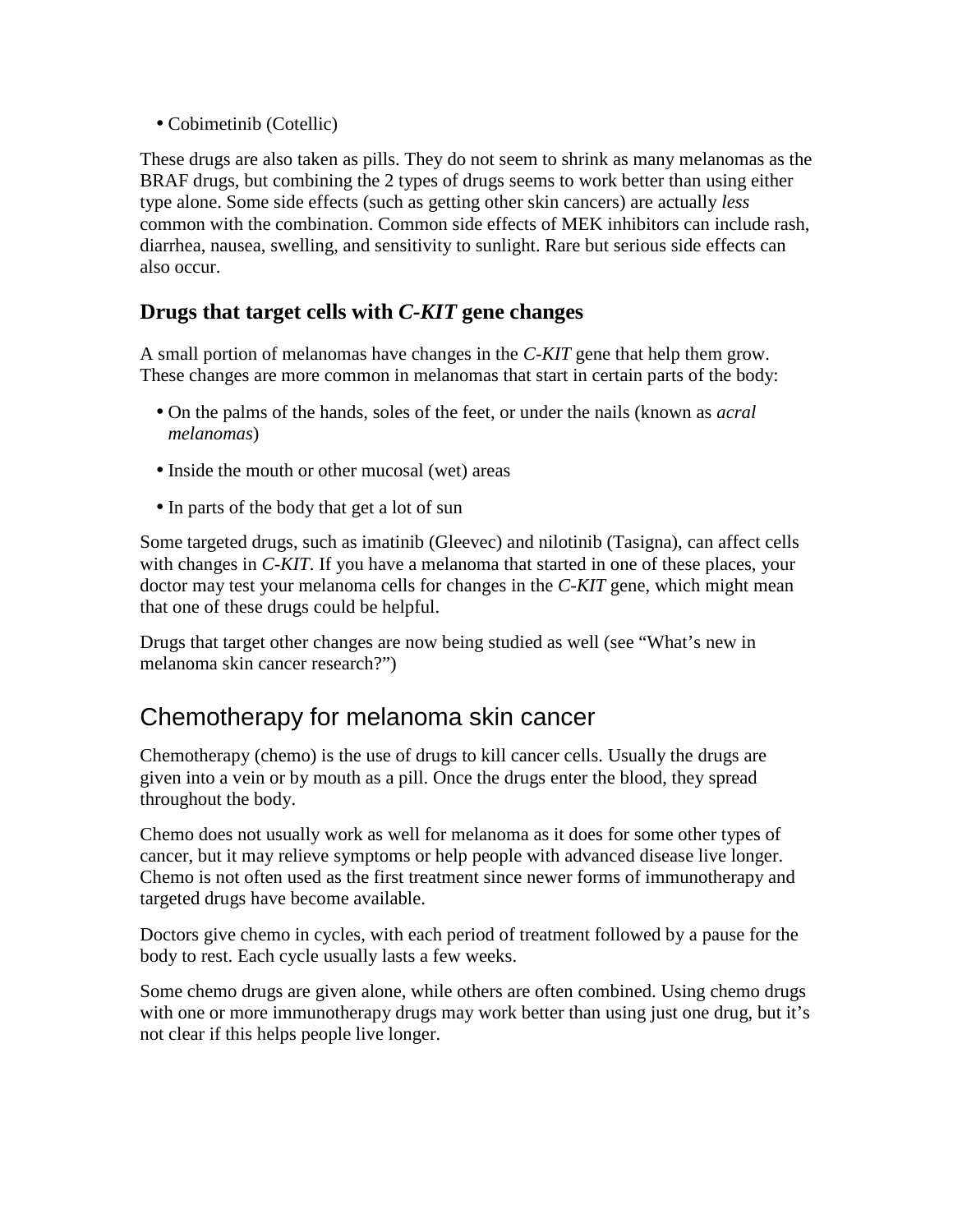*Isolated limb perfusion* is a type of chemo sometimes used for treating melanomas on an arm or leg. This treatment separates the blood flow of the limb with cancer from the rest of the body for a short time. High doses of chemo are then put into the limb. This allows high doses to be given to the area of the tumor without exposing the whole body to it, which would cause severe side effects.

#### **Possible side effects of chemotherapy**

Chemo drugs kill cancer cells, but they also damage some normal cells. This can lead to side effects. These side effects depend on the type of drugs used, the amount taken, and the length of treatment. Short-term side effects might be:

- Hair loss
- Mouth sores
- Loss of appetite
- Nausea and vomiting
- Diarrhea or constipation
- Increased chance of infection (from having too few white blood cells)
- Easy bruising or bleeding (from having too few blood platelets)
- Tiredness (from having too few red blood cells)

Some chemo drugs can have other side effects. Most side effects go away once treatment is over. There are ways to lessen many of the side effects, so be sure to tell your doctor or nurse if you are having any of these problems.

For more about chemo, see the Chemotherapy section of our website, or *A Guide to Chemotherapy*.

### Radiation therapy for melanoma skin cancer

Radiation therapy is treatment with high-energy rays (such as x-rays) to kill cancer cells. The treatment is much like getting an x-ray, but the radiation is stronger. The treatment itself is painless. Each treatment lasts only a few minutes, but the setup time – getting you into place for treatment – usually takes longer.

Radiation is not often used to treat the main tumor on the skin. But it may be used on nearby lymph node areas after surgery to try to keep the cancer from coming back. It may also be used to treat cancer that has come back after surgery, either in the skin or lymph nodes if the cancer can't all be removed by surgery.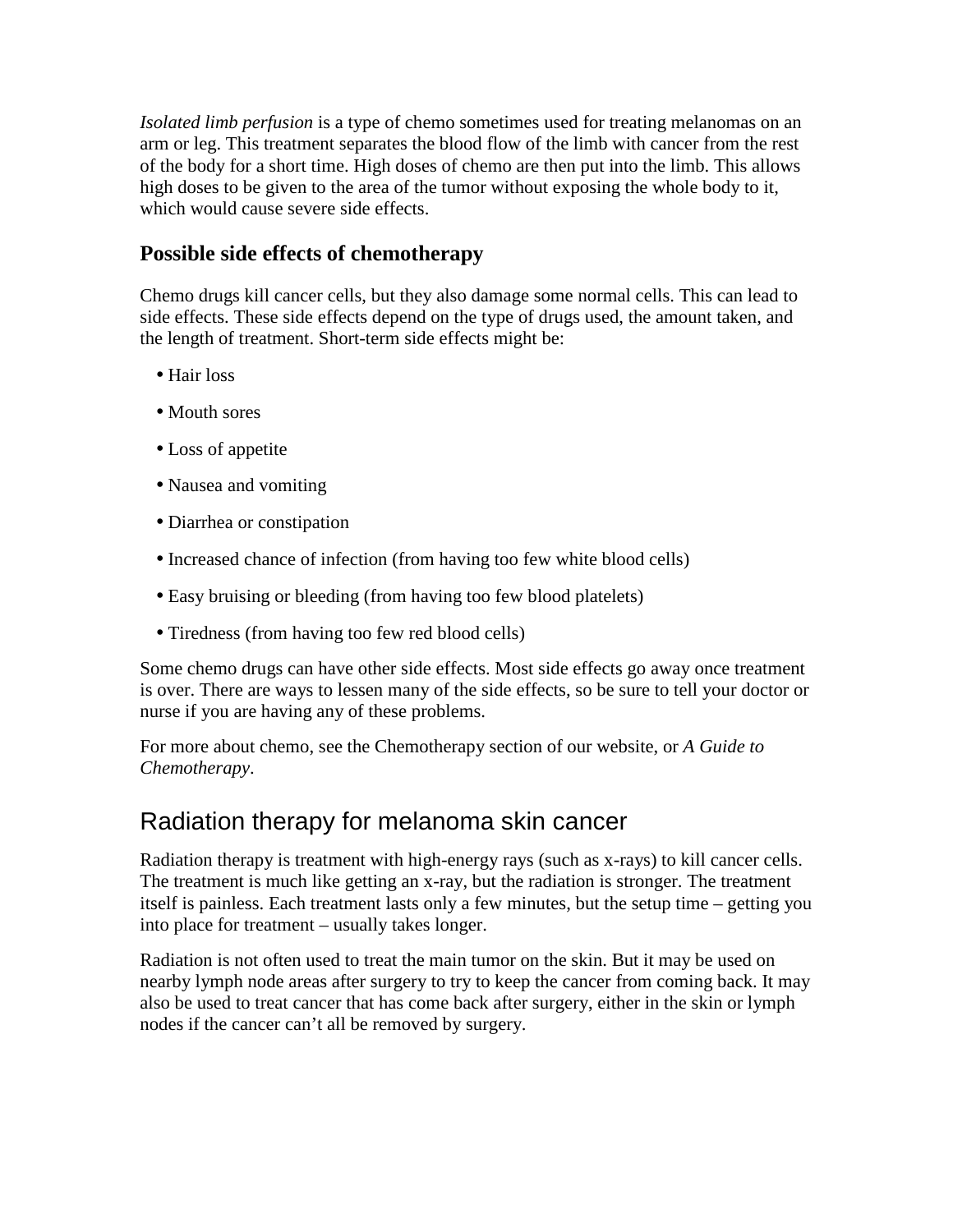Radiation can also be used to relieve symptoms of cancer that has spread, such as to the brain or the bones. Radiation used this way is not meant to cure the cancer, but it may help shrink or slow its growth for a time to control some of the symptoms.

#### **Possible side effects of radiation therapy**

Side effects of radiation treatment depend on where it is aimed and can include:

- Sunburn-like skin problems
- Hair loss where the radiation enters the body
- Fatigue
- Nausea
- Loss of appetite and weight loss

Often these go away after treatment.

Radiation to the brain can sometimes cause memory loss, headaches, trouble thinking, or reduced sexual desire. Usually these symptoms are minor compared with those caused by a tumor in the brain, but they can still affect your quality of life.

To learn more about radiation, see the Radiation Therapy section of our website or *Understanding Radiation Therapy: A Guide for Patients and Families*.

## **What are some questions I can ask my doctor about melanoma skin cancer?**

It's important to have honest, open talks with your doctor. Ask any question, no matter how small it might seem. Here are some questions you might want to ask:

- Would you please write down the exact type of skin cancer I have?
- How far has my melanoma spread within or beneath my skin?
- How thick is the melanoma?
- Do I need other tests before we can decide on treatment?
- Do I need to see any other doctors?
- How much experience do you have treating this type of cancer?
- What treatment choices do I have? What do you recommend and why?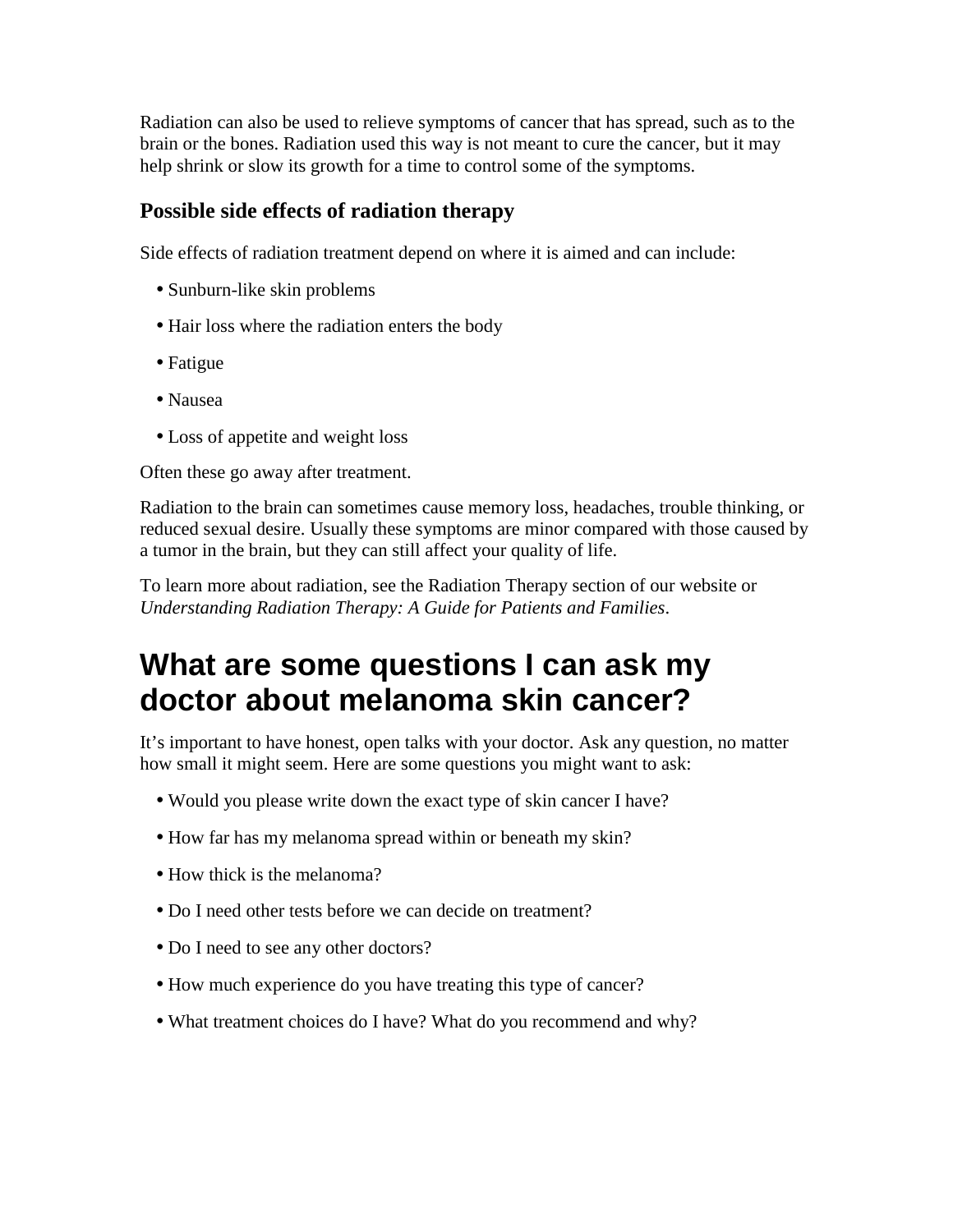- What is the goal of the treatment?
- How quickly do we need to decide on treatment?
- What should I do to be ready for treatment?
- What are the risks and benefits of treatment?
- How long will treatment last? What will it be like? Where will it be done?
- How will treatment affect my daily activities?
- What type of side effects might I expect?
- Will I have a scar after my treatment?
- What are the chances of my cancer coming back with the treatment you suggest? What would we do if this happens?
- Should I take special care to avoid sun exposure?
- What type of follow-up will I need after treatment?
- Are my family members at risk for skin cancer? Should my family members be screened?

Along with these sample questions, be sure to write down some of your own. For instance, you might want to know more about recovery times so you can plan your work or activity schedule. Or you might want to ask about getting a second opinion or about clinical trials.

Keep in mind that doctors aren't the only ones who can give you information. Other health care professionals, such as nurses and social workers, may have the answers to some of your questions. For more information about speaking with your cancer care team, see *Talking With Your Doctor*.

## **Moving on after treatment for melanoma skin cancer**

For many people with melanoma, treatment can remove or destroy the cancer. Finishing treatment can be both stressful and exciting. You may be relieved to finish treatment, but find it hard not to worry about cancer growing or coming back. (When cancer comes back after treatment, it is called a *recurrence*.) This is a very common concern in people who have had cancer.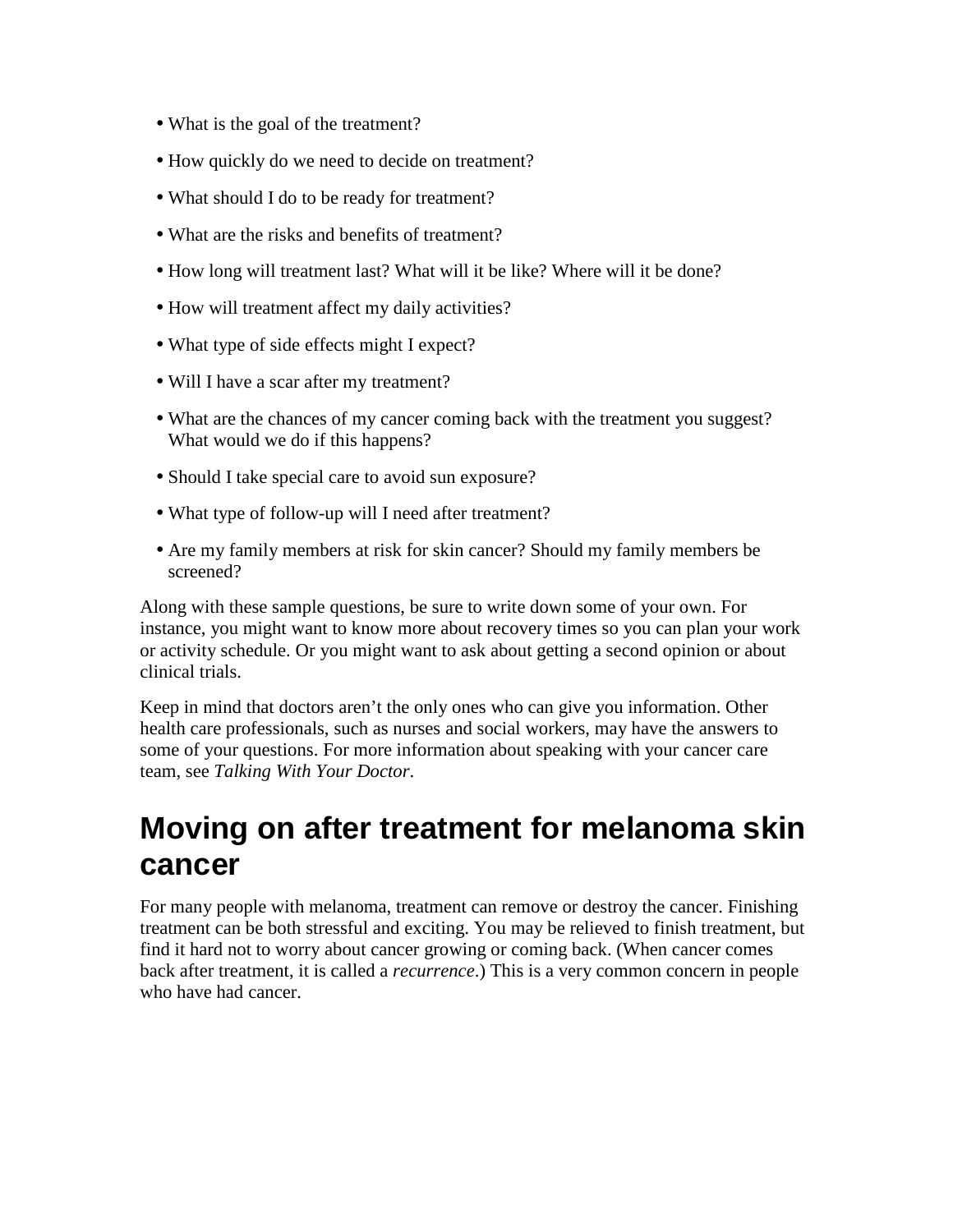It may take a while before your fears lessen. But it may help to know that many cancer survivors have learned to live with this uncertainty and are leading full lives. *Living With Uncertainty: The Fear of Cancer Recurrence* covers more about this.

For others, the melanoma may never go away completely. These people may get regular treatment with immunotherapy, targeted therapy, chemotherapy, or other treatments to try to help keep the cancer in check. Learning to live with cancer that doesn't go away can be hard and very stressful. It has its own type of uncertainty. *When Cancer Doesn't Go Away* has more information about this.

## Follow-up care

Even if you have completed treatment, your doctors will still want to watch you closely. Follow-up is needed to watch for treatment side effects and to check for signs the cancer has come back or spread. This is a good time for you to ask your health care team any questions you need answered and to discuss any concerns you have.

Your follow-up should include regular skin and lymph node exams by yourself and by your doctor. Along with these exams, imaging tests such as x-rays or CT scans may be recommended for some patients.

A person who has had one melanoma is still at risk for having another melanoma or another type of skin cancer. It's very important for melanoma survivors to regularly examine their skin and avoid too much sun. See your doctor if you find any new lump or change in your skin. You should also tell your doctor about any new symptoms that do not go away (for instance, pain, cough, tiredness, loss of appetite). Melanoma can sometimes come back many years after it was first treated.

If melanoma does come back, treatment will depend on where the cancer is, what treatments you've had before, and your overall health. For more information on how recurrent cancer is treated, see our document *Melanoma Skin Cancer*. For more details on dealing with a recurrence in general you might also want to read *When Your Cancer Comes Back: Cancer Recurrence*.

## Seeing a new doctor

At some point after your treatment, you may be seeing a new doctor. It's important that you be able to give your new doctor the details of your diagnosis and treatment. Gathering these details during and soon after treatment may be easier than trying to get them at some point in the future. Make sure you have this information handy (and always keep copies for yourself):

• A copy of your pathology report from any biopsy or surgery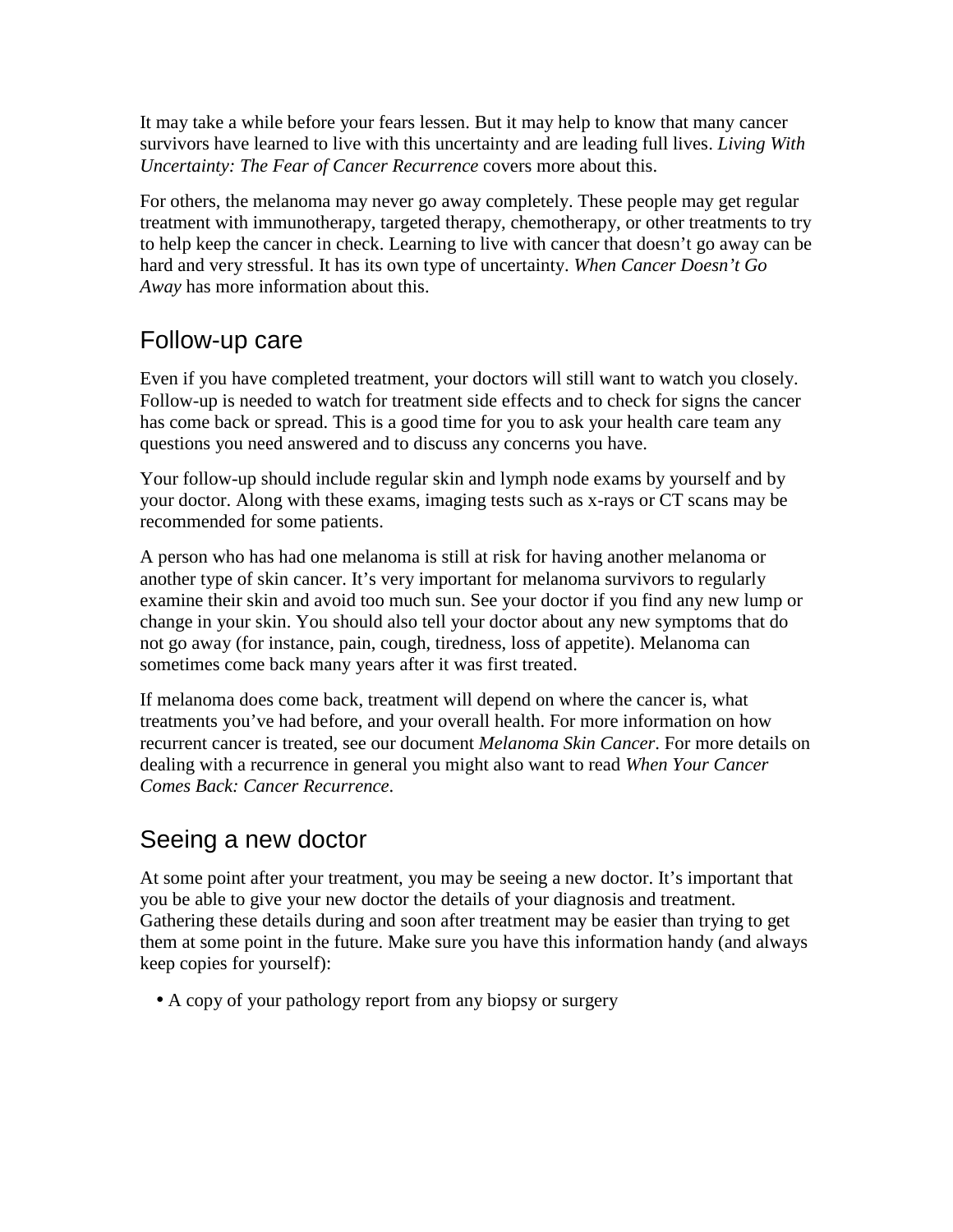- Copies of imaging tests (CT or MRI scans, etc.), which can usually be stored digitally (on a DVD, etc.)
- If you had surgery, a copy of your operative report
- If you stayed in the hospital, a copy of the discharge summary that the doctor wrote when you were sent home
- If you had radiation treatment, a summary of the type and dose of radiation and when and where it was given
- If you had immunotherapy, targeted therapy, or chemotherapy, a list of your drugs, drug doses, and when you took them
- Contact information for doctors who have treated your cancer

It is also very important to keep health insurance. Tests and doctor visits cost a lot, and even though no one wants to think of their cancer coming back, this could happen.

## Lifestyle changes after melanoma

You can't change the fact that you have had cancer. What you can change is how you live the rest of your life, making choices to help you stay healthy and feel as well as you can. This can be a time to look at your life in new ways. Maybe you are thinking about how to improve your health over the long term. Some people even start during cancer treatment.

#### **Make healthier choices**

For many people, finding out they have cancer helps them focus on their health in ways they may not have given much thought in the past. Are there things you could do that might make you healthier? Maybe you could try to eat better or get more exercise. Maybe you could cut down on alcohol, or give up tobacco. Even things like keeping your stress level under control might help. Now is a good time to think about making changes that can have positive effects for the rest of your life. You will feel better and you will also be healthier.

You can start by working on the things that worry you most. Get help with those that are harder for you. For instance, if you are thinking about quitting smoking and need help, call the American Cancer Society at 1-800-227-2345.

#### **Eating better**

Eating right can be hard for anyone, but it can get even tougher during and after some types of cancer treatment. Treatment may change your sense of taste. Nausea can be a problem. You may not feel like eating and lose weight when you don't want to. Or you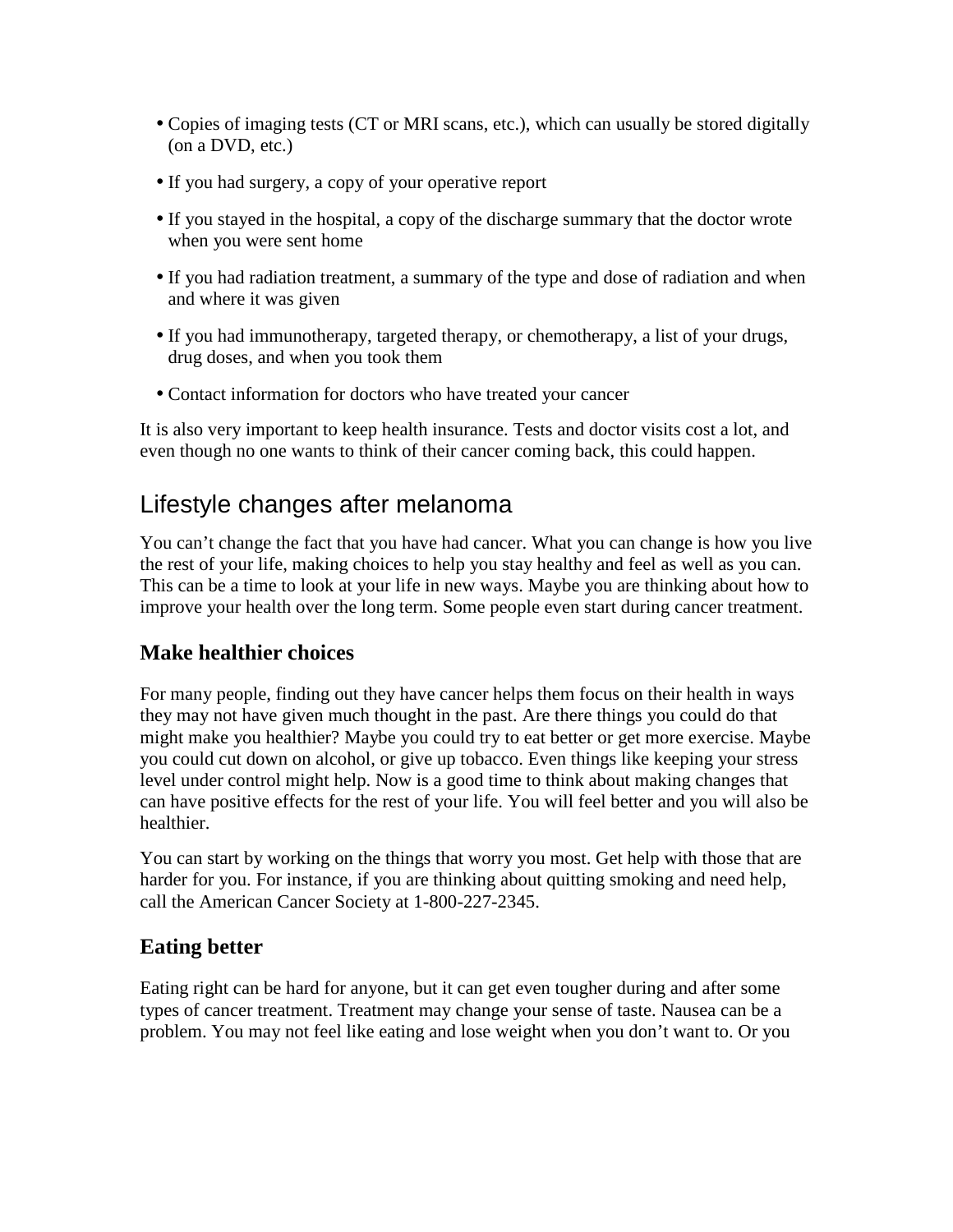might have gained weight that you can't seem to lose. All of these things can be very frustrating.

If treatment causes weight changes or eating or taste problems, do the best you can and keep in mind that these problems usually get better over time. You may find it helps to eat small meals every 2 to 3 hours until you feel better. You may also want to ask your cancer team about seeing a dietitian, an expert in nutrition who can give you ideas on how to deal with side effects of these treatments.

One of the best things you can do after cancer treatment is start healthy eating habits. You may be surprised at the long-term benefits of some simple changes, like increasing the variety of healthy foods you eat. Getting to and staying at a healthy weight, eating a healthy diet, and limiting your alcohol intake may lower your risk for a number of types of cancer, as well as having many other health benefits.

To learn more, read *Nutrition and Physical Activity During and After Cancer Treatment: Answers to Common Questions*.

#### **Rest, fatigue, and exercise**

Feeling tired (fatigue) is a very common problem during and after cancer treatment. This is not a normal type of tiredness but a bone-weary exhaustion that often doesn't get better with rest. For some people, fatigue lasts a long time after treatment and can keep them from staying active. But exercise can actually help reduce fatigue and the sense of depression that sometimes comes with feeling so tired.

If you are very tired, though, you will need to balance activity with rest. It's OK to rest when you need to. To learn more about fatigue, see *Fatigue in People With Cancer*.

If you were very ill or weren't able to do much during treatment, it is normal that your fitness, staying power, and muscle strength declined. You need to find an activity plan that fits your own needs. Talk with your health care team before starting. Get their input on your plans. Then try to get an exercise buddy so that you're not doing it alone.

Exercise can improve your physical and emotional health.

- It improves your heart fitness.
- Along with a good diet, it can help you get to and stay at a healthy weight.
- It makes your muscles stronger.
- It reduces fatigue.
- It can help lower anxiety and depression.
- It can make you feel happier.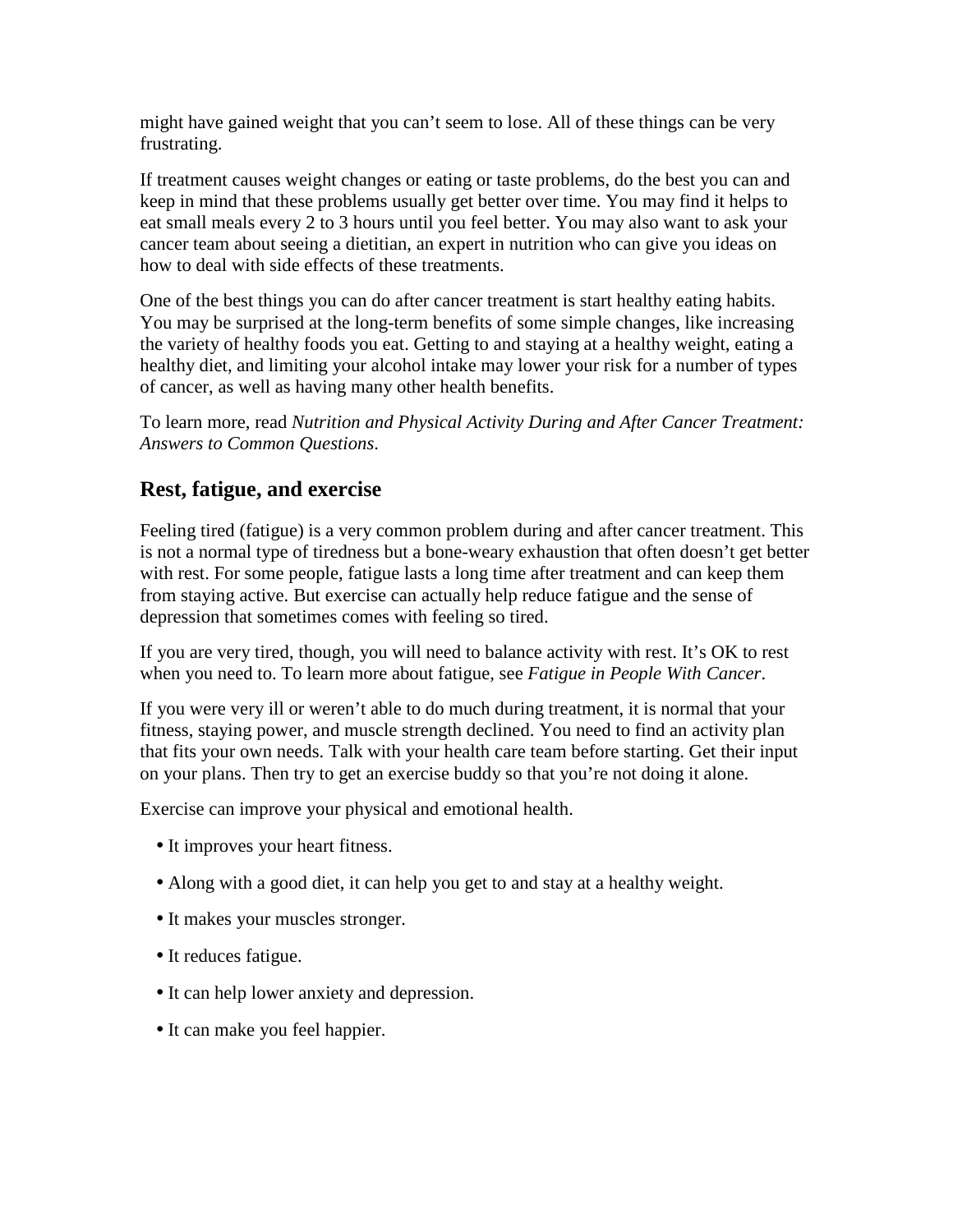• It helps you feel better about yourself.

Getting regular physical activity also plays a role in helping to lower the risk of some cancers, as well as having other health benefits.

#### **Can I lower my risk of the melanoma growing or coming back?**

Most people want to know if there are certain lifestyle changes they can make to reduce their risk of cancer growing or coming back.

At this time, not enough is known about melanoma to say for sure if there are things you can do that will be helpful. We do know that people who have had melanoma are at higher risk for getting another melanoma or other type of skin cancer. Because of this, it's very important to limit your exposure to UV rays (from the sun or tanning beds) and to examine your skin every month for signs of melanoma coming back or any new skin cancers.

Healthy behaviors such as not smoking, eating well, being active, and staying at a healthy weight may also help, but no one knows for sure. But we do know that these types of changes can have health effects that can extend beyond your risk of cancer.

### How about your emotional health after melanoma skin cancer?

During and after treatment, you may be surprised by the flood of emotions you go through. This happens to a lot of people. You may find that you think about the effect of your cancer on things like your family, friends, and career. Money may be a concern as the medical bills pile up. Unexpected issues may also cause concern. For instance, as you get better and need fewer doctor visits, you will see your cancer care team less often. This can be hard for some people.

This is a good time to look for emotional and social support. You need people you can turn to. Support can come in many forms: family, friends, cancer support groups, religious or spiritual groups, online support communities, or private counselors.

The cancer journey can feel very lonely. You don't need to go it alone. Your friends and family may feel shut out if you decide not include them. Let them in, and let in anyone else you feel may help. If you aren't sure who can help, call your American Cancer Society at 1-800-227-2345 and we can put you in touch with a group or resource that may work for you. You can also read *Distress in People With Cancer* or see the Emotional Side Effects section of our website for more information.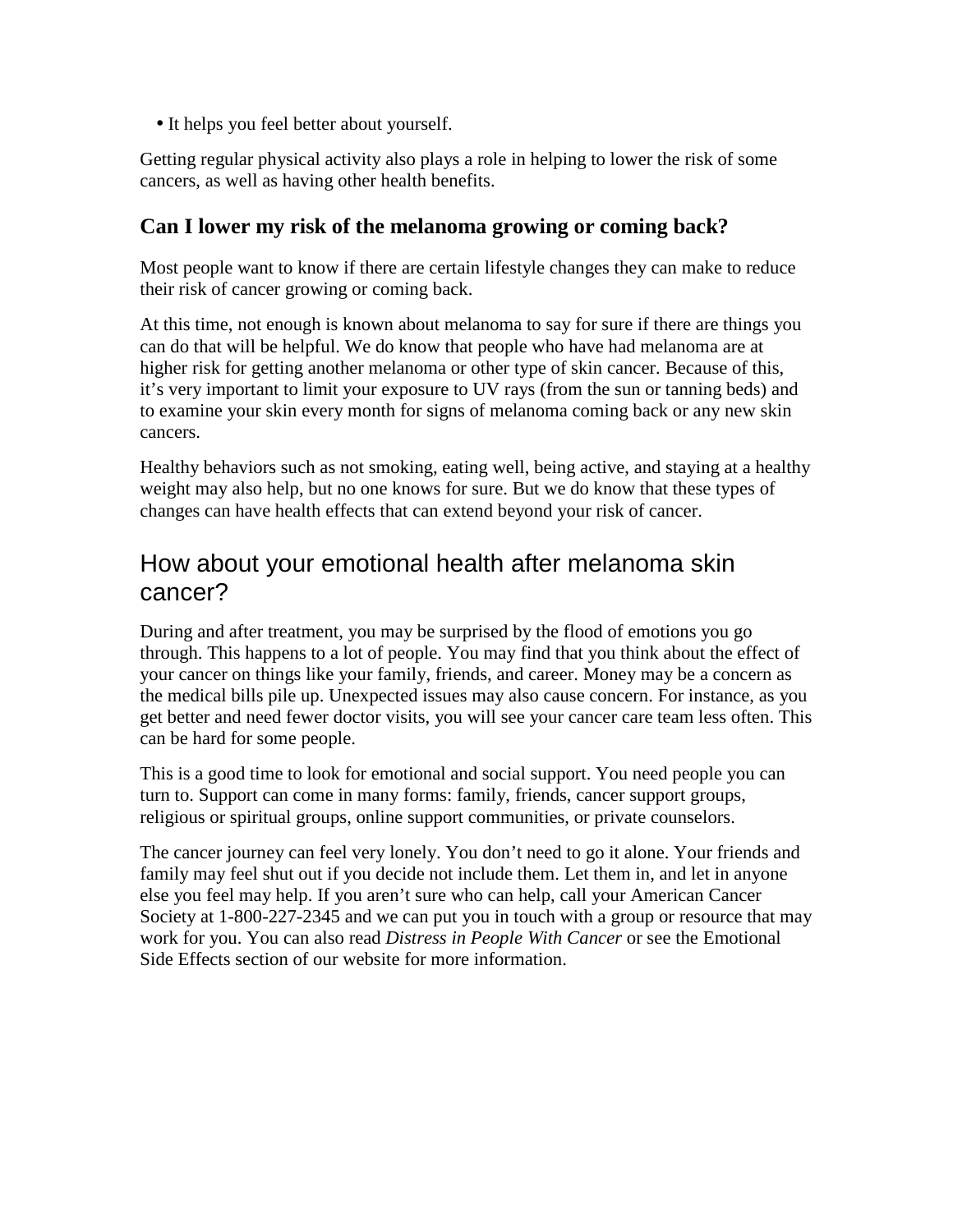## If treatment for melanoma skin cancer stops working

When a person has had many different treatments and the cancer has not been cured, over time the cancer tends to resist all treatment. At this time you may have to weigh the possible benefits of a new treatment against the downsides, like treatment side effects and clinic visits.

This is likely to be the hardest time in your battle with cancer, when you have tried everything within reason and it's just not working anymore. Your doctor might offer you a new treatment, but you will need to talk about how likely the treatment is to improve your health or change your outlook for survival.

### **Palliative care**

No matter what you decide to do, it is important for you to feel as good as possible. Make sure you are asking for and getting treatment for pain, nausea, or any other problems you may have. This type of treatment is called *palliative treatment*. It helps relieve symptoms but is not meant to cure the cancer.

#### **Hospice care**

At some point you might need to think about hospice care. Your cancer may be causing symptoms or problems that need to be treated. Hospice focuses on your comfort. Most of the time, hospice care is given at home. While getting hospice care often means the end of treatments such as chemo and radiation, having hospice care doesn't mean you can't have treatment for the problems caused by the cancer or other health issues. It just means that the purpose of your care is to help you live life as fully as possible and to feel as well as you can. You can learn more about this in *Hospice Care*.

Staying hopeful is important, too. Your hope for a cure may not be as bright, but there is still hope for good times with family and friends – times that are filled with joy and meaning. Pausing at this time in your cancer treatment gives you a chance to focus on the most important things in your life. Now is the time to do some things you've always wanted to do and to stop doing the things you no longer want to do. Though the cancer may be beyond your control, there are still choices you can make.

You can learn more about the changes that occur when treatment stops working, and about planning ahead for yourself and your family, in *Advance Directives* and *Nearing the End of Life*.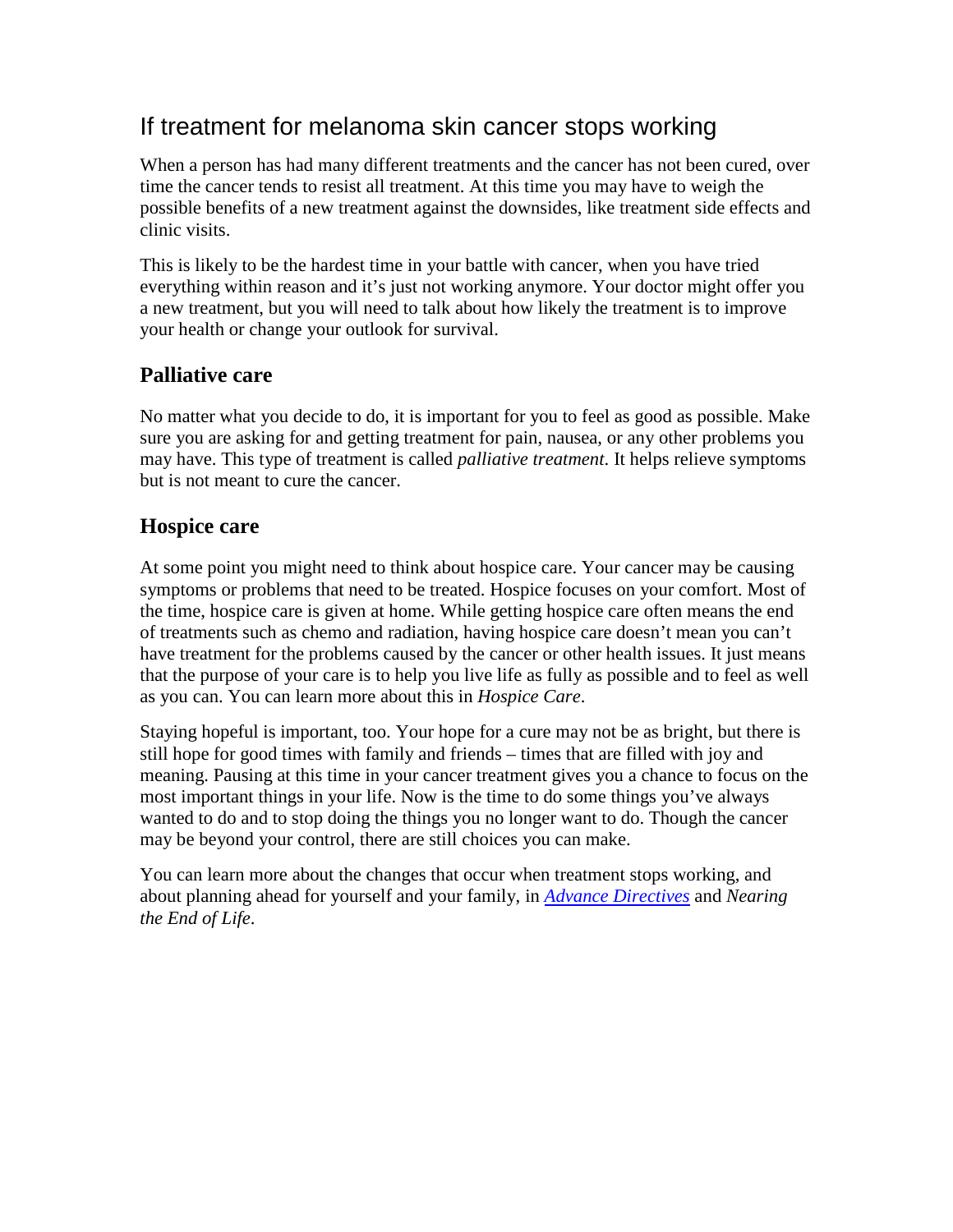# **What's new in melanoma skin cancer research?**

Research into the causes, prevention, and treatment of melanoma is being done in many medical centers around the world.

## Causes, prevention, and finding melanoma early

### **Sunlight and UV rays**

Recent studies suggest there could be 2 ways that UV rays causes melanoma.

The first way is linked to a lot of sun exposure and sunburns as a child or teen. This early sun exposure may cause changes in the DNA of skin cells that starts them on a path to becoming melanoma cells many years later. Some doctors think this is why melanomas often start on the legs and trunk, places that aren't often exposed to the sun in adulthood.

The second way is linked to melanomas that start on the arms, neck, and face. These areas are often exposed to sun, particularly in men.

Tanning booths may also help either kind of melanoma start.

Researchers are looking to see if melanomas that start as a result of these types of UV exposure have different gene changes that would mean they should be treated differently.

#### **Public education**

Most skin cancers can be prevented. The best way to reduce the number of skin cancer cases is to educate the public, especially parents, about skin cancer risk factors and warning signs.

It is also important to find melanoma early, when it is most likely to be cured. Check your skin every month and be aware of the warning signs of melanoma.

The American Academy of Dermatology (AAD) sponsors free skin cancer screenings around the country every year. Many local American Cancer Society offices work with the AAD to help with these screenings. The phone number and web address for the AAD are listed in the "How can I learn more?" section.

Along with recommending staying in the shade, the American Cancer Society uses the slogan, "Slip! Slop! Slap!  $^{\circ}$  ... and Wrap." It is a catchy way to remind yourself to slip on a shirt, slop on sunscreen, slap on a hat, and wrap on sunglasses when you are going to be outdoors.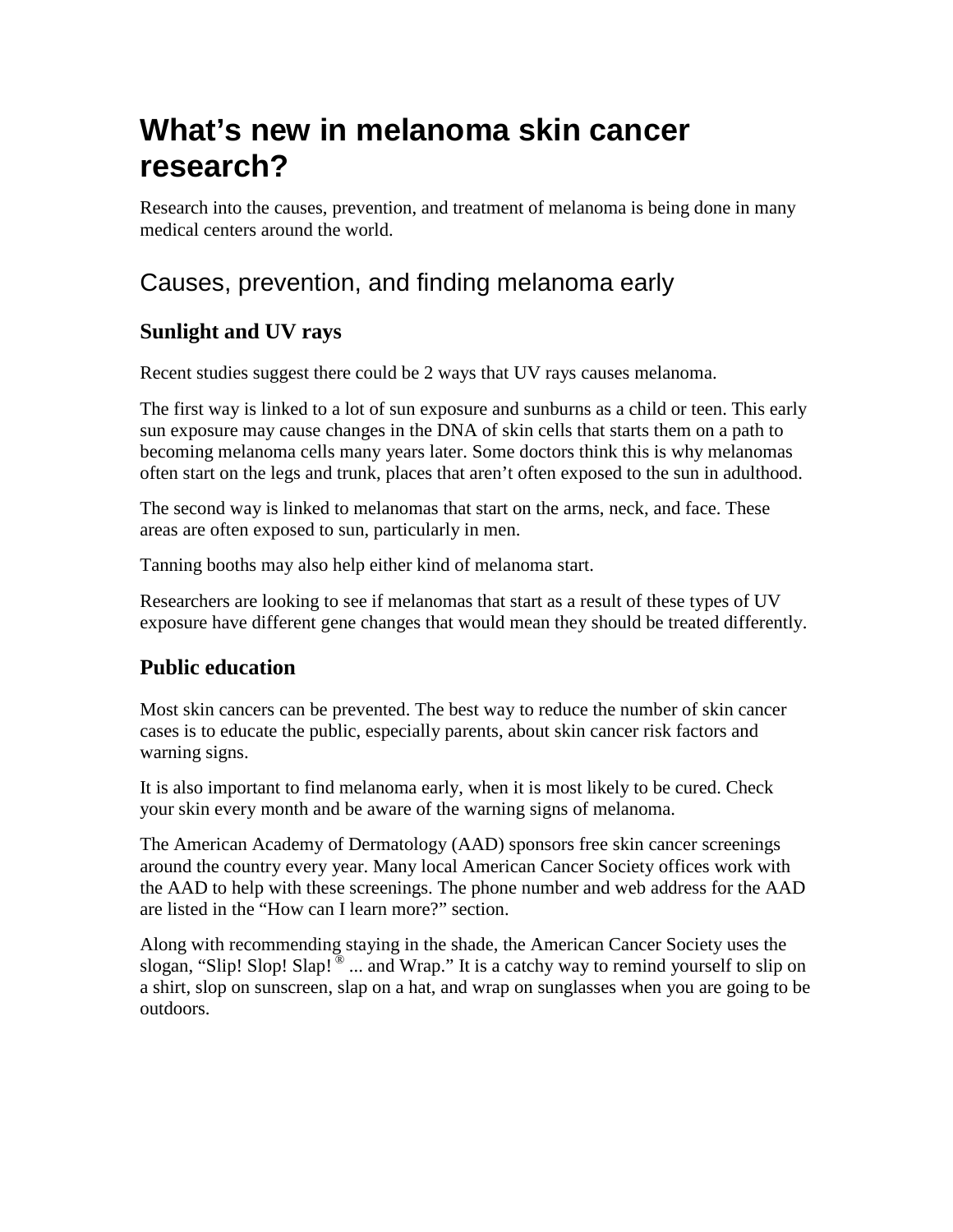## Lab tests to help determine prognosis

Most melanomas found at an early stage can be cured with surgery. But a small portion of these cancers eventually spread to other parts of the body, where they can be hard to treat.

A new lab test based on the gene patterns in melanoma cells, known as *DecisionDx-Melanoma*, can help show if early-stage melanomas are likely to spread. This test might help tell if someone with early-stage melanoma should get additional treatment or if they need to be watched more closely after treatment to look for signs of recurrence.

## **Treatment**

Early-stage melanomas can often be cured with surgery, but more advanced melanomas are often much harder to treat. Newer types of treatment are now being tested for more advanced melanomas.

#### **Melanoma vaccines**

Vaccines are being developed to try to make the body's immune system kill the cancer cells. But making a vaccine against a tumor like melanoma is harder than making a vaccine to prevent a disease such as polio. Clinical trials are testing the value of treating people who have advanced melanoma with vaccines, sometimes combined with other treatments. The results of these studies have been mixed so far, but newer vaccines may hold more promise.

#### **Other immunotherapies**

Other forms of immunotherapy are also being studied. Some early studies have shown that treating patients with high doses of chemotherapy and radiation therapy and then giving them immune system cells found in tumors can shrink melanoma tumors and perhaps prolong life as well.

Another possible approach to treatment is to combine different types of immunotherapy, which may be more effective than any single treatment for advanced melanoma.

### **Targeted drugs**

New drugs that attack gene changes in melanoma cells are being studied.

A gene called *BRAF* is changed in the cells of about half of all melanomas. Drugs that target cells with this gene change, such as vemurafenib (Zelboraf), dabrafenib (Tafinlar), and trametinib (Mekinist), are now used to treat some advanced melanomas.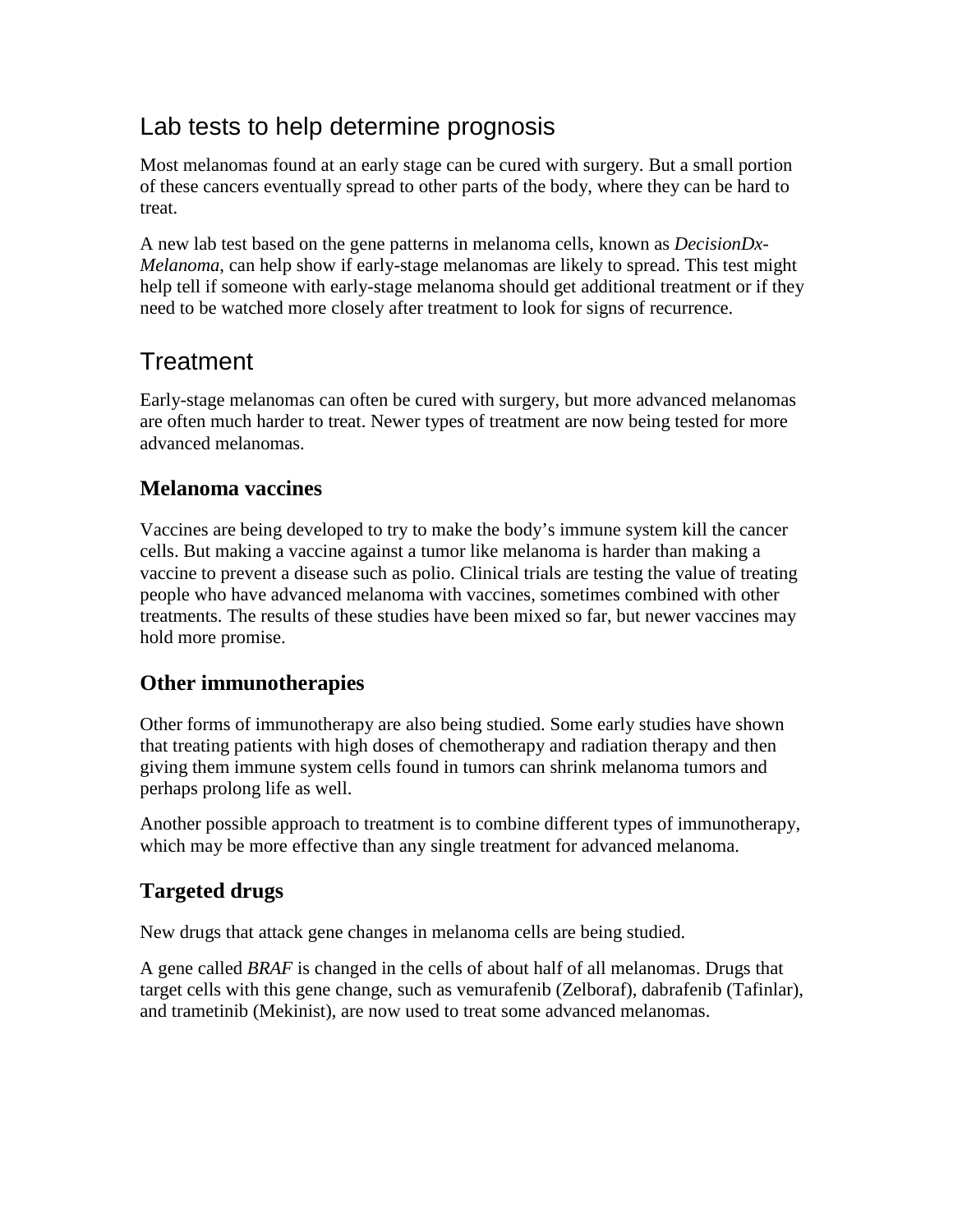Certain types of melanomas sometimes have changes in a gene called *C-KIT*. Some targeted drugs are already used to treat other cancers with changes in *C-KIT*. Clinical trials are now looking to see if these drugs might help people with these types of melanoma.

Several other drugs that target other abnormal genes or proteins, such as sorafenib (Nexavar), bevacizumab (Avastin), pazopanib (Votrient), and everolimus (Afinitor), are now being studied in clinical trials as well. Researchers are also looking at combining some of these targeted drugs with other types of treatments, such as chemotherapy or immunotherapy.

## **To learn more about melanoma skin cancer**

## From your American Cancer Society

We have a lot more information that you might find helpful. Explore www.cancer.org or call our National Cancer Information Center toll-free number, 1-800-227-2345. We're here to help you any time, day or night.

## National organizations and websites\*

Along with the American Cancer Society, other sources of information and support include:

#### **American Academy of Dermatology (AAD)**

Toll-free number: 1-888-462-3376 (1-888-462-DERM) Website: www.aad.org Spot Skin Cancer website www.aad.org/spot-skin-cancer

> For information on melanoma, a skin cancer risk assessment, a locator for free skin cancer screenings, and a dermatologist locator

**Environmental Protection Agency**  Website: www.epa.gov/sunwise/

Has free sun safety information

#### **Melanoma Research Foundation**

Toll-free number: 1-877-673-6460 Website: www.melanoma.org

> For more on melanoma and chat rooms, patient stories, and bulletin boards – all to support and educate anyone affected by melanoma